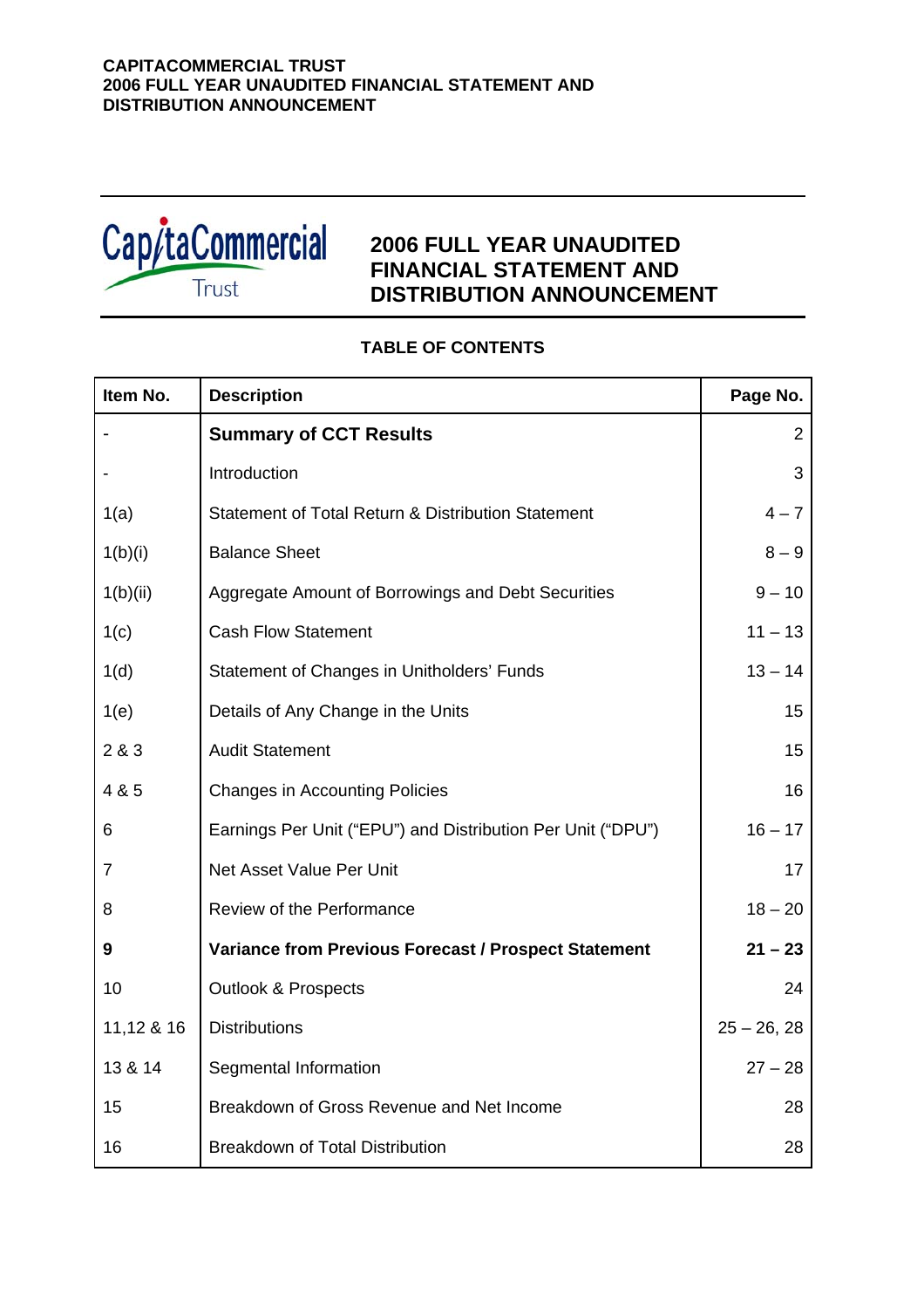## **SUMMARY OF CCT RESULTS (1 September 2006 to 31 December 2006)**

|                                          | <b>FY 2006</b>    | 1 September 2006 to<br>31 December 2006 |                                  |                                |  |
|------------------------------------------|-------------------|-----------------------------------------|----------------------------------|--------------------------------|--|
|                                          | Actual<br>S\$'000 | Actual<br>S\$'000                       | Forecast <sup>1</sup><br>S\$'000 | Favourable /<br>(Unfavourable) |  |
| <b>Gross Revenue</b>                     | 152,229           | 72.601                                  | 70,117                           | 3.5%                           |  |
| Net Property Income                      | 112,188           | 52,620                                  | 50,866                           | 3.4%                           |  |
| Distributable Income                     | 78,872            | 37,340                                  | 34,170                           | 9.3%                           |  |
| <b>Distribution Per Unit (cents)</b>     |                   |                                         |                                  |                                |  |
| For the year/period<br><b>Annualised</b> | 7.33c<br>7.33c    | 2.70¢<br>8.08c                          | 2.47 $c^2$<br>$7.39c^2$          | 9.3%<br>9.3%                   |  |

#### **Footnotes**

(1) The forecast for the period 1 September 2006 to 31 December 2006 is the forecast shown in the CCT Circular to unitholders dated 15 August 2006 ("CCT Circular") for the equity fund raising to acquire Raffles City.

(2) In the CCT Circular, the DPU is calculated based on an assumed issue price of S\$1.65 cents per unit for the equity fund raising to acquire Raffles City. With the actual issue price of new units at S\$1.68 cents per unit, the DPU is calculated based on the actual number of new units issued.

**For a meaningful analysis/comparison of the actual results against the forecast as stated in the CCT Circular dated 15 August 2006, please refer to Section 9 of this Announcement.** 

# **DISTRIBUTION AND BOOK CLOSURE DATE**

| <b>Distribution</b>       | From 1 September 2006 to 31 December 2006                                                                                 |
|---------------------------|---------------------------------------------------------------------------------------------------------------------------|
| <b>Distribution Type</b>  | Taxable income<br>I)<br>ii)<br>Tax-exempt income                                                                          |
| <b>Distribution Rate</b>  | Taxable income distribution 2.673 cents per unit<br>$\vert$<br>Tax-exempt income distribution 0.027 cents per unit<br>ii) |
| <b>Books Closure Date</b> | 5 February 2007                                                                                                           |
| <b>Payment Date</b>       | 28 February 2007                                                                                                          |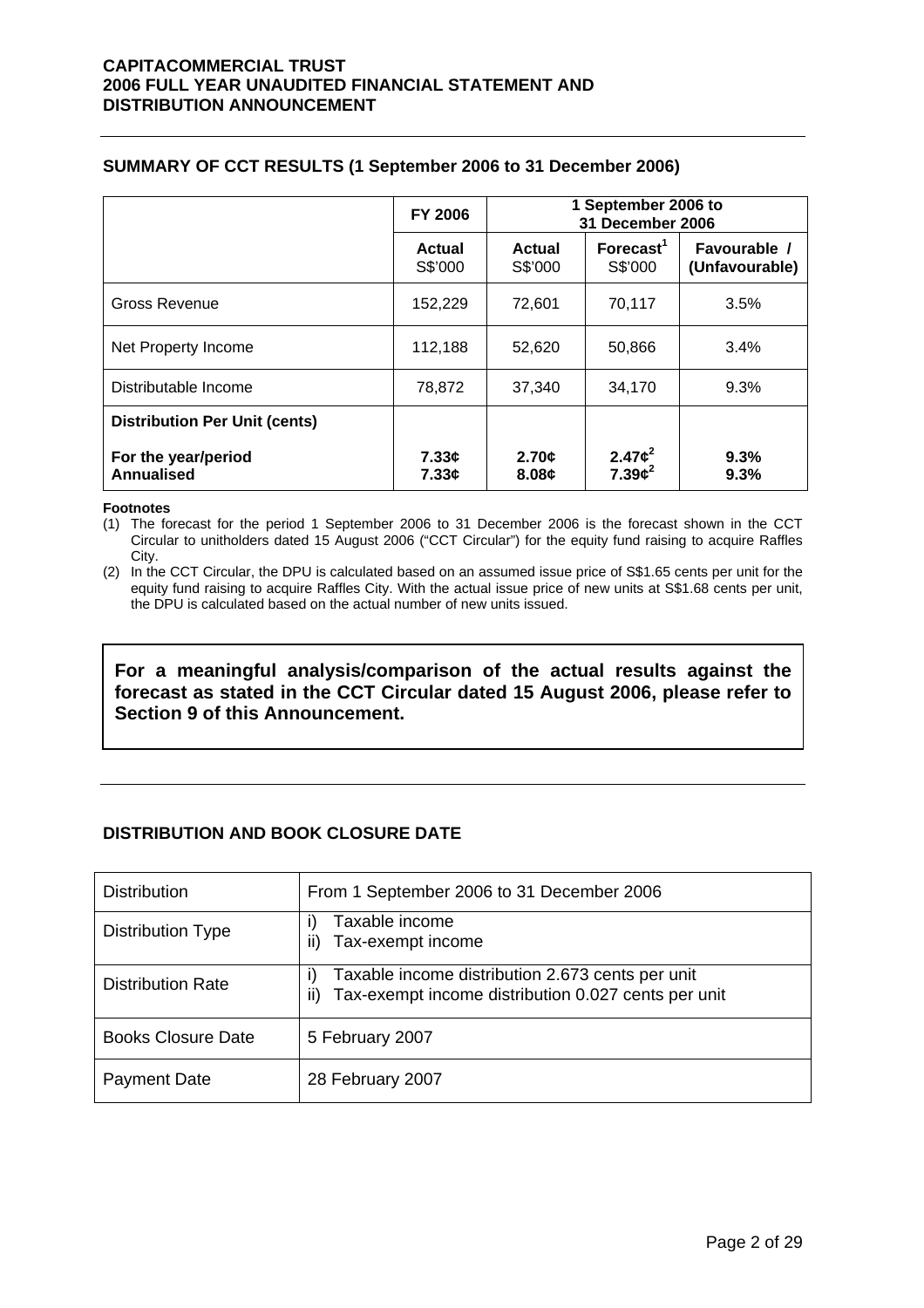## **INTRODUCTION**

CapitaCommercial Trust (CCT) was established under a Trust Deed dated 6 February 2004 entered into between CapitaCommercial Trust Management Limited (as manager of CCT) (the "Manager") and HSBC Institutional Trust Services (Singapore) Limited (as trustee of CCT), as amended by the first supplemental deed dated 15 July 2005, the second supplemental deed dated 20 April 2006 and the third supplemental deed dated 11 August 2006.

All the units were listed on Singapore Exchange Securities Trading Limited (the "SGX-ST") since the commencement of "when issued" trading in the Units on 11 May 2004. The Units began trading on a "ready" basis on the SGX-ST on 17 May 2004.

CCT acquired and added HSBC Building to its portfolio on 29 April 2005.

On 12 April 2006, CCT invested in 100% of the junior bonds worth RM45 million (about S\$20 million) issued by Aragorn ABS Berhad ("Aragorn"), a special purpose vehicle in an asset-backed securitisation structure which owns Wisma Technip, a prime office asset in Malaysia. Hence, Aragorn is accounted for as a wholly-owned subsidiary of CCT.

On 13 July 2006, the unitholders of CCT approved the 60% joint acquisition of Raffles City with CapitaMall Trust and RCS Trust was constituted on 18 July 2006. The acquisition of Raffles City took place on 1 September 2006.

On 14 December 2006, CCT accepted the offer from CapitaLand Commercial and Integrated Development Limited and invested RM65.9 million (S\$28.8 million) to subscribe for 71.6 million units in Quill Capita Trust ("QCT"). With this 30% stake in QCT, CCT is a substantial unitholder of QCT. The QCT units were listed on Bursa Malaysia on 8 January 2007.

As at 31 December 2006, CCT's portfolio comprised Capital Tower, 6 Battery Road, HSBC Building, Starhub Centre, Robinson Point, Bugis Village, Golden Shoe Car Park, Market Street Car Park, 60% joint venture interest in RCS Trust and 100% junior bonds of Aragorn.

With effect from 1 July 2005, the distributable income to unitholders has increased to 100% of the taxable income available for distribution to unitholders. Prior to that, the distributable income to unitholders was based on 95% of taxable income.

Group results are after consolidating Aragorn and including its proportionate interest (60%) in RCS Trust on a line-by-line basis.

In the Trust results, the coupon income from Aragorn and the distribution income on a declared basis from RCS Trust are accounted for as "Investment Income".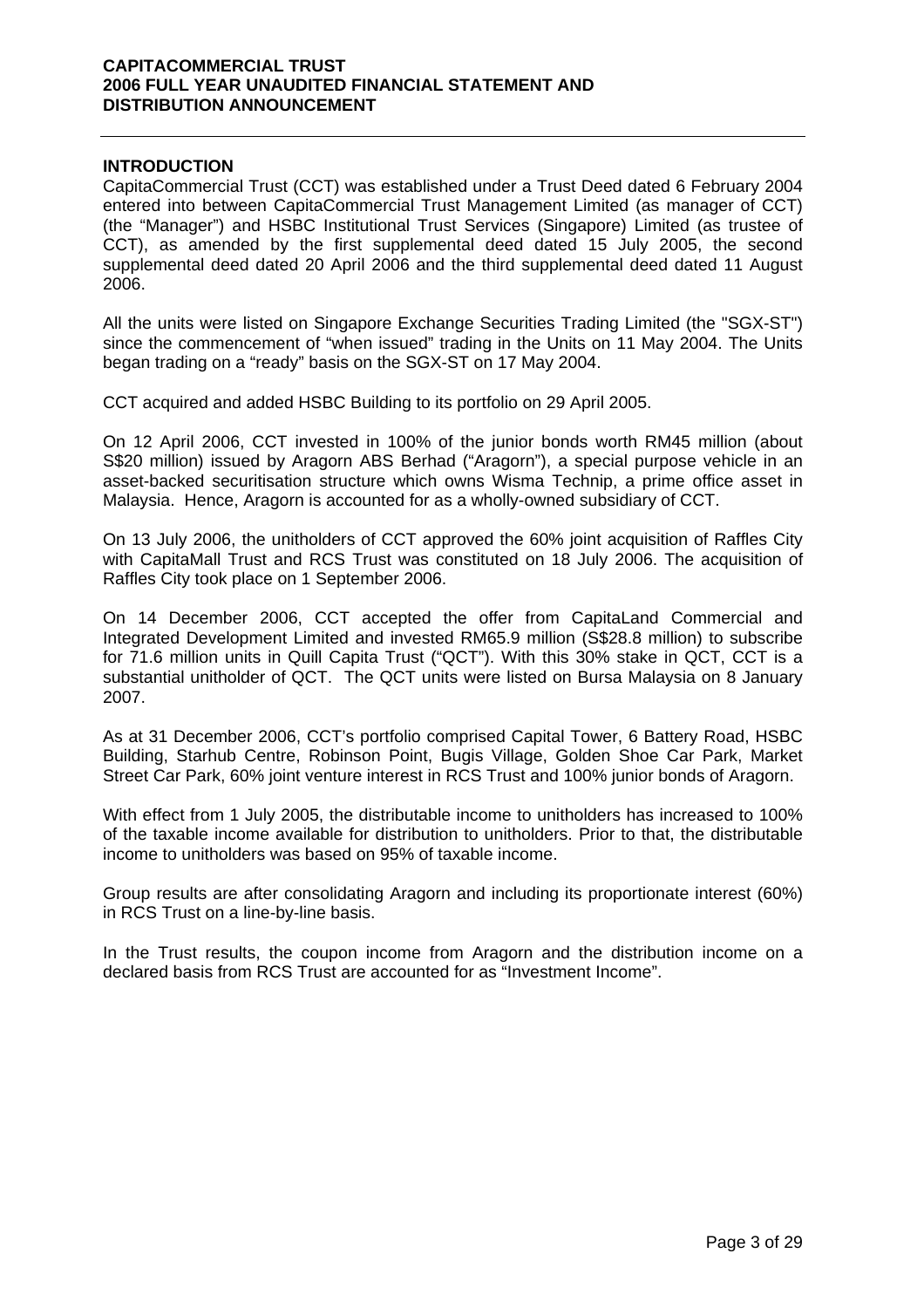## **1(a)(i) Statement of Total Return & Distribution Statement (4Q 2006 vs 4Q 2005) (For a review of the performance, please refer to paragraph 8 on page 18-20)**

|                                                                             |                       | Group                      |             |                            | <b>Trust</b>               |             |
|-----------------------------------------------------------------------------|-----------------------|----------------------------|-------------|----------------------------|----------------------------|-------------|
|                                                                             | 4Q<br>2006<br>S\$'000 | 4Q<br>2005<br>S\$'000      | Change<br>% | 4Q<br>2006<br>S\$'000      | 4Q<br>2005<br>S\$'000      | Change<br>℅ |
| <b>Statement of Total Return</b>                                            |                       |                            |             |                            |                            |             |
| Gross rental income                                                         | 50,531                | 26,142                     | 93.3        | 26,943                     | 26,142                     | 3.1         |
| Car park income                                                             | 3,626                 | 2,509                      | 44.5        | 2,938                      | 2,509                      | 17.1        |
| Other income                                                                | 2,212                 | 1,120                      | 97.5        | 1,511                      | 1,120                      | 34.9        |
| <b>Gross revenue</b>                                                        | 56,369                | 29,771                     | 89.3        | 31,392                     | 29,771                     | 5.4         |
| Property management fees                                                    | (1,656)               | (583)                      | 184.0       | (658)                      | (583)                      | 12.9        |
| Property tax                                                                | (4,305)               | (1,728)                    | 149.1       | (2, 175)                   | (1,728)                    | 25.9        |
| Other property operating<br>expenses <sup>1</sup>                           | (9,631)               | (6, 758)                   | 42.5        | (5, 346)                   | (6, 758)                   | (20.9)      |
| <b>Property operating</b><br>expenses                                       | (15, 592)             | (9,069)                    | 71.9        | (8, 179)                   | (9,069)                    | (9.8)       |
| Net property income                                                         | 40,777                | 20,702                     | 97.0        | 23,213                     | 20,702                     | 12.1        |
| Interest income                                                             | 305                   | 232                        | 31.5        | 156                        | 232                        | (32.8)      |
| Investment income <sup>2</sup>                                              |                       |                            |             | 11,644                     |                            | Nm          |
| Gain/(Loss) from re-<br>measurement of derivatives <sup>3</sup>             | (3,060)               | 1,050                      | (391.4)     | (3,060)                    | 1,050                      | (391.4)     |
| Manager's management<br>fees                                                | (3, 157)              | (1, 487)                   | 112.3       | (1,645)                    | (1, 487)                   | 10.6        |
| Trust expenses                                                              | 88                    | 244                        | (63.9)      | 506                        | 244                        | 107.4       |
| Borrowing costs                                                             | (12,072)              | (4, 199)                   | 187.5       | (6,075)                    | (4, 199)                   | 44.7        |
| Net income                                                                  | 22,881                | 16,542                     | 38.3        | 24,739                     | 16,542                     | 49.6        |
| Net appreciation on<br>revaluation of investment<br>properties <sup>4</sup> | 235,873               | 5,562                      | 4,140.8     | 183,838                    | 5,562                      | 3,205.2     |
| Total return for the<br>period before tax                                   | 258,754               | 22,104                     | 1,070.6     | 208,577                    | 22,104                     | 843.6       |
| Income tax                                                                  | $22^{5}$              | $\overline{\phantom{0}}^6$ | Nm          | $\overline{\phantom{0}}^6$ | $\overline{\phantom{0}}^6$ |             |
| Total return for the period<br>after tax                                    | 258,776               | 22,104                     | 1,070.7     | 208,577                    | 22,104                     | 843.6       |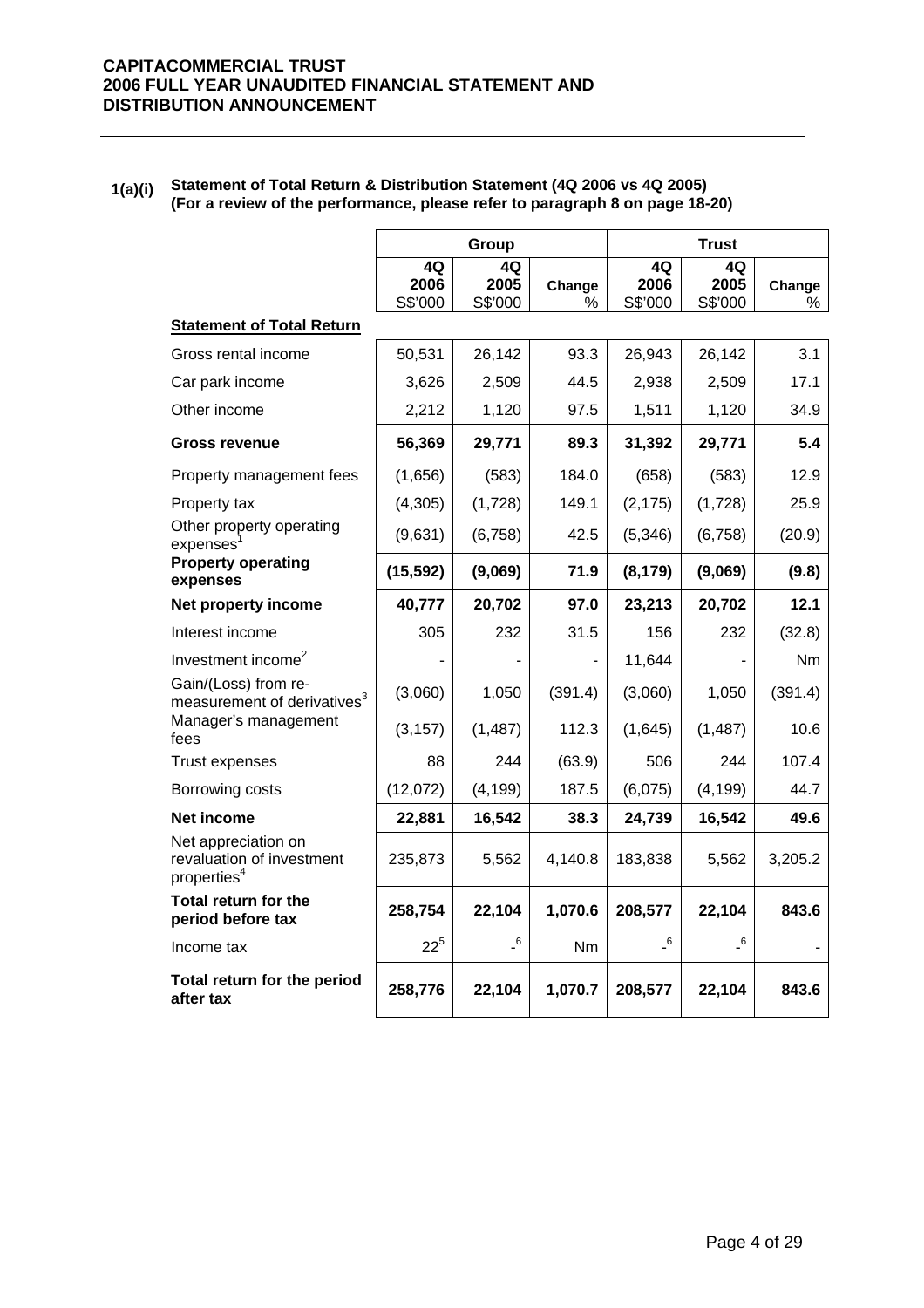#### **Distribution Statement**

|                                                             | Group                 |                       |                | <b>Trust</b>          |                       |             |
|-------------------------------------------------------------|-----------------------|-----------------------|----------------|-----------------------|-----------------------|-------------|
|                                                             | 4Q<br>2006<br>S\$'000 | 4Q<br>2005<br>S\$'000 | Change<br>%    | 4Q<br>2006<br>S\$'000 | 4Q<br>2005<br>S\$'000 | Change<br>% |
| Net income                                                  | 22,881                | 16,542                | 38.3           | 24,739                | 16,542                | 49.6        |
| Net tax adjustments <sup>7</sup>                            | 5,277                 | (735)                 | (818.0)        | 3,496                 | (735)                 | (575.6)     |
| Other adjustment <sup>8</sup>                               | 77                    | ۰                     | N <sub>m</sub> |                       |                       | Nm          |
| Taxable income available for<br>distribution to unitholders | 28,235                | 15,807                | 78.6           | 28,235                | 15,807                | 78.6        |
| Distributable income to<br>unitholders                      | 28,235                | 15,807                | 78.6           | 28,235                | 15,807                | 78.6        |

#### **Footnotes**

(1) Included as part of the other property operating expenses are the following:

|                                                           | Group              |                    |                | Trust              |                    |             |
|-----------------------------------------------------------|--------------------|--------------------|----------------|--------------------|--------------------|-------------|
|                                                           | 4Q 2006<br>S\$'000 | 4Q 2005<br>S\$'000 | Change<br>%    | 4Q 2006<br>S\$'000 | 4Q 2005<br>S\$'000 | Change<br>% |
| Depreciation and amortisation*                            | 245                | 65                 | 276.9          | 201                | 65                 | 209.2       |
| Allowance for doubtful debts and<br>bad debts written off | 23                 | -                  | N <sub>m</sub> | -                  |                    |             |

\* Amortisation refers to the amortisation of tenancy works.

- (2) Investment income relates to the income from the investment in junior bonds of Aragorn and distribution income from CCT's 60% interest in RCS Trust.
- (3) Gain/(Loss) from the re-measurement of fair values of interest rate swaps.
- (4) For details, to refer to the review of performance on page 20 paragraph 8(i).
- (5) The income tax provision is based on the relevant tax rates applicable to the subsidiary.
- (6) No income tax provision on the Trust as the distributable income to unitholders is based on 100% of the taxable income available for distribution to unitholders.

|                                                              |                    | Group              |                |                    | <b>Trust</b>       |             |
|--------------------------------------------------------------|--------------------|--------------------|----------------|--------------------|--------------------|-------------|
| Non-tax deductible/(chargeable)<br>items:                    | 4Q 2006<br>S\$'000 | 4Q 2005<br>S\$'000 | Change<br>%    | 4Q 2006<br>S\$'000 | 4Q 2005<br>S\$'000 | Change<br>% |
| Manager's management fee<br>payable in units (for RCS Trust) | 1,513              | -                  | N <sub>m</sub> |                    |                    |             |
| Trustee's fees                                               | 120                | 67                 | 79.1           | 78                 | 67                 | 16.4        |
| (Gain)/Loss from re-measurement<br>of derivatives            | 3,060              | (1,050)            | (391.4)        | 3,060              | (1,050)            | (391.4)     |
| Temporary differences and other<br>tax adjustments           | 584                | 248                | 135.5          | 358                | 248                | 44.4        |
| Net tax adjustments                                          | 5,277              | (735)              | (818.0)        | 3,496              | (735)              | (575.6)     |

(7) Included in the net tax adjustments are the following:

(8) This relates to the undistributed profit of the subsidiary.

Nm – not meaningful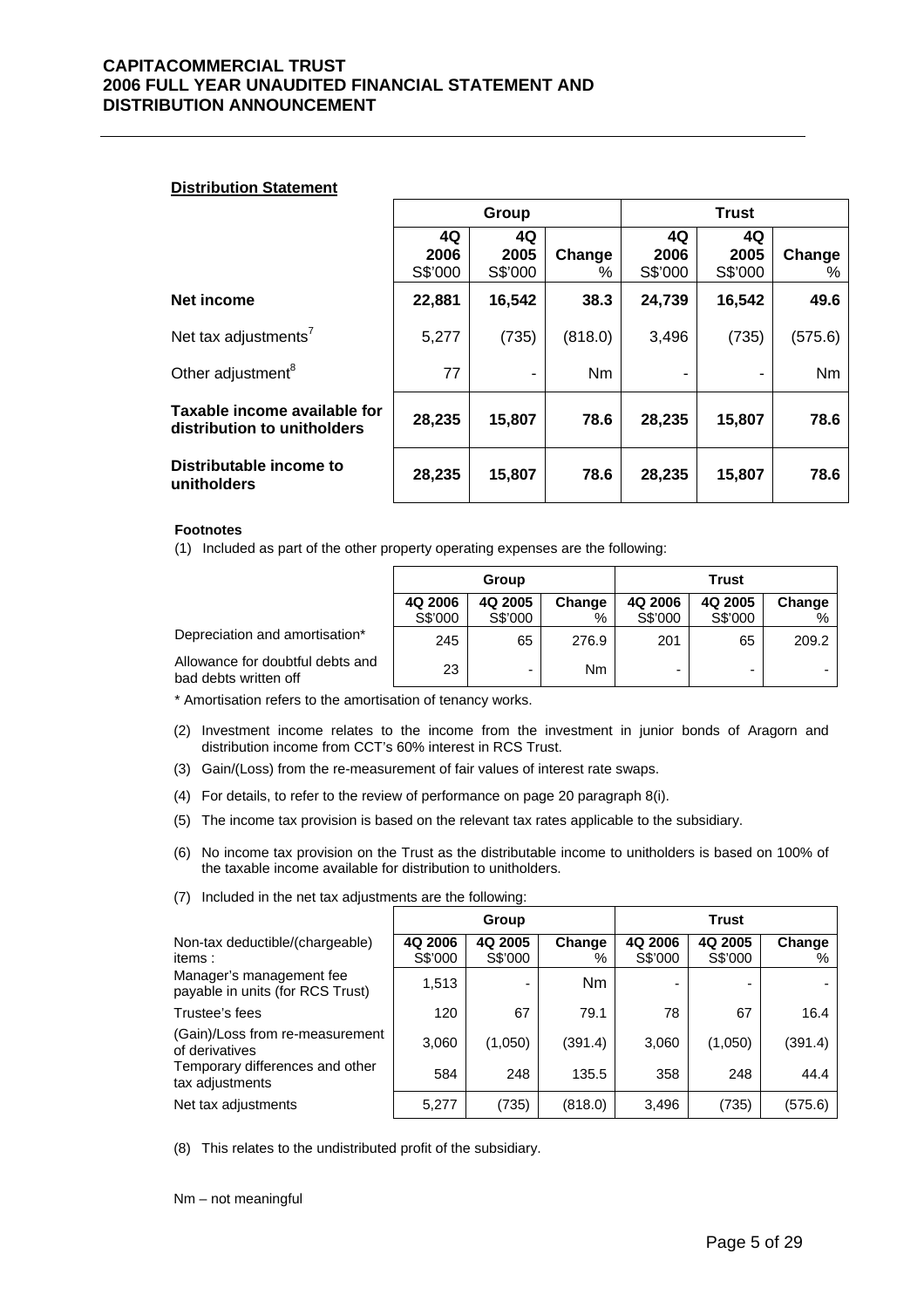|                                                                             |                    | Group              |             |                    | <b>Trust</b>              |             |
|-----------------------------------------------------------------------------|--------------------|--------------------|-------------|--------------------|---------------------------|-------------|
|                                                                             | FY 2006<br>S\$'000 | FY 2005<br>S\$'000 | Change<br>% | FY 2006<br>S\$'000 | <b>FY 2005</b><br>S\$'000 | Change<br>℅ |
| <b>Statement of Total Return</b>                                            |                    |                    |             |                    |                           |             |
| Gross rental income                                                         | 137,380            | 100,179            | 37.1        | 104,852            | 100,179                   | 4.7         |
| Car park income                                                             | 11,935             | 9,844              | 21.2        | 10,953             | 9,844                     | 11.3        |
| Other income                                                                | 6,407              | 5,108              | 25.4        | 5,405              | 5,108                     | 5.8         |
| <b>Gross revenue</b>                                                        | 155,722            | 115,131            | 35.3        | 121,210            | 115,131                   | 5.3         |
| Property management fees                                                    | (3,990)            | (2, 451)           | 62.8        | (2, 554)           | (2, 451)                  | 4.2         |
| Property tax                                                                | (11, 158)          | (7, 723)           | 44.5        | (8,305)            | (7, 723)                  | 7.5         |
| Other property operating<br>expenses                                        | (25,906)           | (20, 705)          | 25.1        | (20, 130)          | (20, 705)                 | (2.8)       |
| <b>Property operating</b><br>expenses                                       | (41, 054)          | (30, 879)          | 33.0        | (30, 989)          | (30, 879)                 | 0.4         |
| Net property income                                                         | 114,668            | 84,252             | 36.1        | 90,221             | 84,252                    | 7.1         |
| Interest income                                                             | 1,115              | 682                | 63.5        | 942                | 682                       | 38.1        |
| Investment income <sup>2</sup>                                              |                    |                    |             | 15,908             |                           | <b>Nm</b>   |
| Gain/(Loss) from re-<br>measurement of<br>derivatives $3$                   | (5,600)            | 1,244              | (550.2)     | (5,600)            | 1,244                     | (550.2)     |
| Manager's management<br>fees                                                | (7, 833)           | (5,623)            | 39.3        | (5,836)            | (5,623)                   | 3.8         |
| <b>Trust expenses</b>                                                       | (1, 544)           | (2,644)            | (41.6)      | (1,063)            | (2,644)                   | (59.8)      |
| Borrowing costs                                                             | (30, 461)          | (16,004)           | 90.3        | (22, 137)          | (16,004)                  | 38.3        |
| Net income                                                                  | 70,345             | 61,907             | 13.6        | 72,435             | 61,907                    | 17.0        |
| Net appreciation on<br>revaluation of investment<br>properties <sup>4</sup> | 356,538            | 5,562              | 6,310       | 304,503            | 5,562                     | 5,375       |
| Total return for the year<br>before tax                                     | 426,883            | 67,469             | 532.7       | 376,938            | 67,469                    | 458.7       |
| Income tax                                                                  | $(47)^{5}$         | $(292)^6$          | (83.9)      | $-6$               | $\left(292\right)^{6}$    | 100.0       |
| Total return for the year<br>after tax                                      | 426,836            | 67,177             | 535.4       | 376,938            | 67,177                    | 461.1       |

#### **1(a)(ii) Statement of Total Return & Distribution Statement (FY 2006 vs FY 2005) (For a review of the performance, please refer to paragraph 8 on page 18-20)**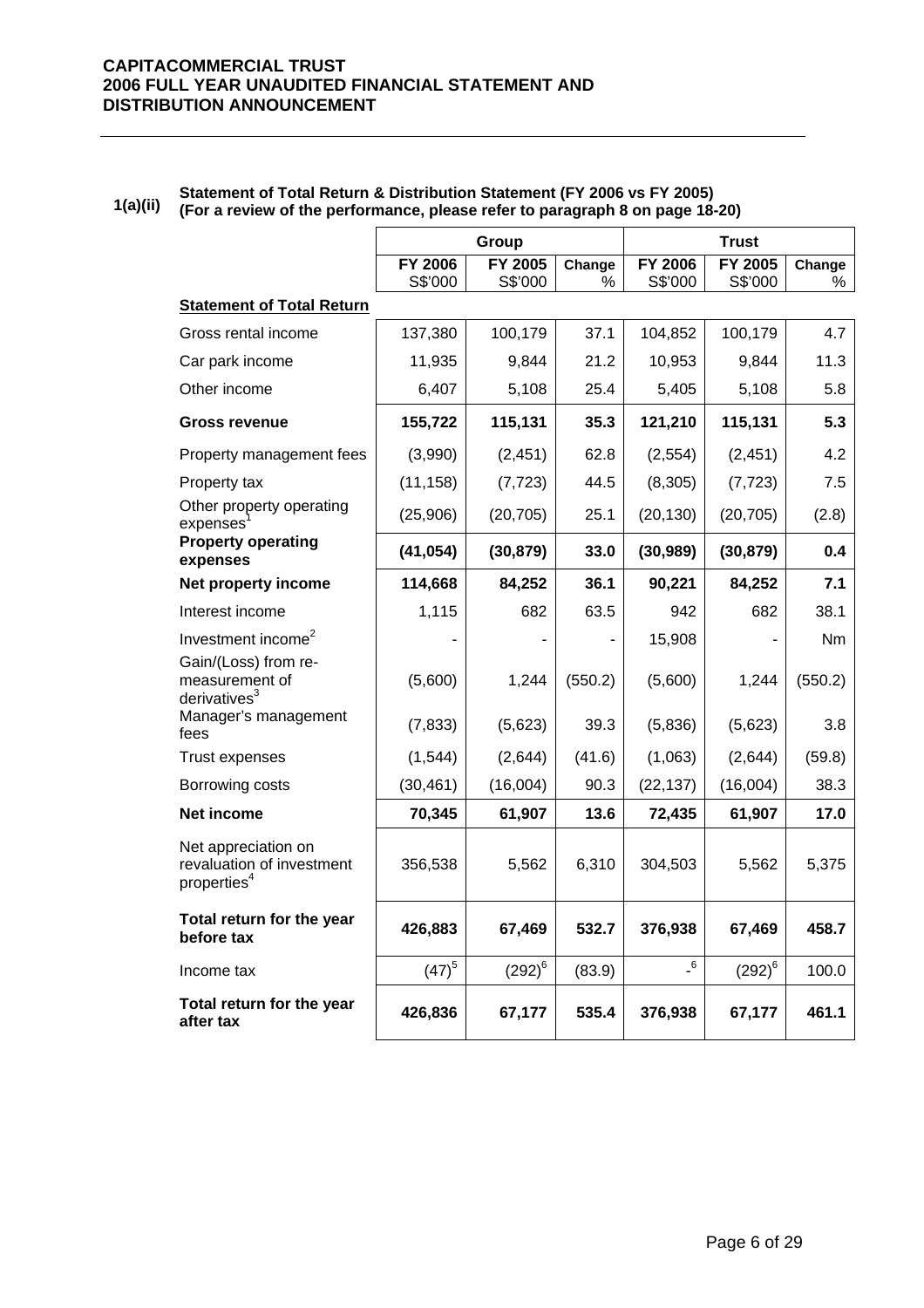#### **Distribution Statement**

|                                                             | Group                     |                    |             |                           | <b>Trust</b>       |             |
|-------------------------------------------------------------|---------------------------|--------------------|-------------|---------------------------|--------------------|-------------|
|                                                             | <b>FY 2006</b><br>S\$'000 | FY 2005<br>S\$'000 | Change<br>% | <b>FY 2006</b><br>S\$'000 | FY 2005<br>S\$'000 | Change<br>% |
| Net income                                                  | 70,345                    | 61,907             | 13.6        | 72,435                    | 61,907             | 17.0        |
|                                                             |                           |                    |             |                           |                    |             |
| Net tax adjustments <sup>7</sup>                            | 8,757                     | (573)              | (1,628.3)   | 6,437                     | (573)              | (1,223.4)   |
| Other adjustment <sup>8</sup>                               | (230)                     |                    | <b>Nm</b>   |                           |                    |             |
| Taxable income available for<br>distribution to unitholders | 78,872                    | 61,334             | 28.6        | 78,872                    | 61,334             | 28.6        |
| Distributable income to<br>unitholders $9$                  | 78,872                    | 59,872             | 31.7        | 78,872                    | 59,872             | 31.7        |

#### **Footnotes**

(1) Included as part of the other property operating expenses are the following:

|                                                           | Group   |         |        | Trust                    |         |        |
|-----------------------------------------------------------|---------|---------|--------|--------------------------|---------|--------|
|                                                           | FY 2006 | FY 2005 | Change | FY 2006                  | FY 2005 | Change |
|                                                           | S\$'000 | S\$'000 | %      | S\$'000                  | S\$'000 | %      |
| Depreciation and amortisation*                            | 448     | 247     | 81.4   | 394                      | 247     | 59.6   |
| Allowance for doubtful debts and<br>bad debts written off | 23      | (5)     | 560.0  | $\overline{\phantom{0}}$ | (5)     | 100.0  |

\* Amortisation refers to the amortisation of tenancy works.

- (2) Investment income relates to the income from the investment in junior bonds of Aragorn and distribution income from CCT's 60% interest in RCS Trust.
- (3) Gain/(Loss) from the re-measurement of fair values of interest rate swaps.
- (4) For details, to refer to the review of performance on page 20 paragraph 8(i).
- (5) The income tax provision is based on the relevant tax rates as applicable to the subsidiary.
- (6) The income tax provision on the Trust was based on 5% of taxable income for the period 1 January 2005 to 30 June 2005 withheld and not distributed to unitholders. With effect from 1 July 2005, there would not be income tax provision on the Trust as the distributable income to unitholders is based on 100% of the taxable income available for distribution to unitholders.
- (7) Included in the net tax adjustments are the following:

|                                                                          |                    | Group                    |                |                    | <b>Trust</b>       |             |
|--------------------------------------------------------------------------|--------------------|--------------------------|----------------|--------------------|--------------------|-------------|
| Non-tax deductible/(chargeable)<br>items:                                | FY 2006<br>S\$'000 | <b>FY2005</b><br>S\$'000 | Change<br>%    | FY 2006<br>S\$'000 | FY 2005<br>S\$'000 | Change<br>% |
| Manager's management fee paid<br>and payable in units (for RCS<br>Trust) | 1,996              |                          | N <sub>m</sub> | -                  |                    |             |
| Trustee's fees                                                           | 341                | 261                      | 30.7           | 285                | 261                | 9.2         |
| (Gain)/Loss from re-<br>measurement of derivatives                       | 5,600              | (1, 244)                 | (550.2)        | 5,600              | (1,244)            | (550.2)     |
| Temporary differences and other<br>adjustments                           | 820                | 410                      | 100.0          | 552                | 410                | 34.6        |
| Net tax adjustments                                                      | 8,757              | (573)                    | (1,628.3)      | 6,437              | (573)              | (1,223.4)   |

- (8) This relates to the undistributed profit of the subsidiary.
- (9) The distributable income to unitholders is based on 95% of the taxable income available for distribution to unitholders for the period 1 January 2005 to 30 June 2005 and 100% of the taxable income available for distribution to unitholders from 1 July 2005.
- Nm not meaningful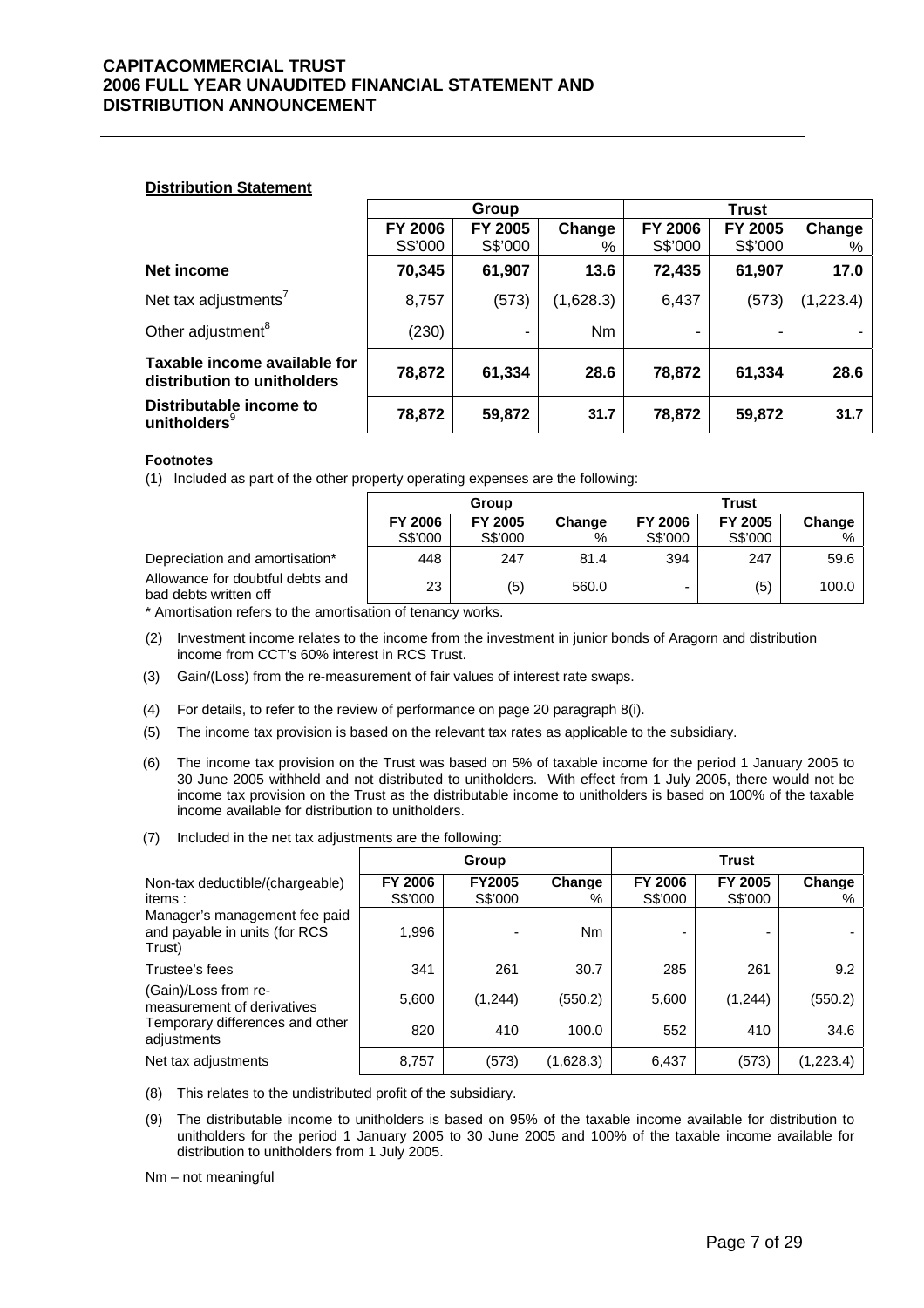|                                             |                               | Group                         |             |                               | <b>Trust</b>                  |                          |
|---------------------------------------------|-------------------------------|-------------------------------|-------------|-------------------------------|-------------------------------|--------------------------|
|                                             | <b>Dec</b><br>2006<br>S\$'000 | <b>Dec</b><br>2005<br>S\$'000 | Change<br>% | <b>Dec</b><br>2006<br>S\$'000 | <b>Dec</b><br>2005<br>S\$'000 | Change<br>%              |
| <b>Non-current assets</b>                   |                               |                               |             |                               |                               |                          |
| Plant and equipment                         | 876                           | 294                           | 198.0       | 303                           | 294                           | 3.1                      |
| Investment properties                       | 3,814,839                     | 2,076,100                     | 83.8        | 2,404,000 <sup>2</sup>        | 2,076,100                     | 15.8                     |
| Investment in subsidiary <sup>3</sup>       |                               |                               |             | 19,698                        |                               | Nm.                      |
| Investment in associate <sup>4</sup>        | 28,819                        |                               | Nm          | 28,819                        |                               | Nm.                      |
| Investment in joint<br>venture <sup>5</sup> |                               |                               |             | 788,332                       |                               | Nm                       |
| <b>Total non-current</b><br>assets          | 3,844,534                     | 2,076,394                     | 85.2        | 3,241,152                     | 2,076,394                     | 56.1                     |
| <b>Current assets</b>                       |                               |                               |             |                               |                               |                          |
| Trade and other<br>receivables              | 5,300                         | 1,518                         | 249.1       | 12,987                        | 1,518                         | 755.5                    |
| Derivative asset <sup>6</sup>               |                               | 1,244                         | (100.0)     |                               | 1,244                         | (100.0)                  |
| Cash and cash<br>equivalents <sup>7</sup>   | 41,923                        | 64,197                        | (34.7)      | 16,322                        | 64,197                        | (74.6)                   |
| <b>Total current assets</b>                 | 47,223                        | 66,959                        | (29.5)      | 29,309                        | 66,959                        | (56.2)                   |
| <b>Total assets</b>                         | 3,891,757                     | 2,143,353                     | 81.6        | 3,270,461                     | 2,143,353                     | 52.6                     |
| <b>Current liabilities</b>                  |                               |                               |             |                               |                               |                          |
| Trade and other payables                    | 37,351                        | 20,794                        | 79.6        | 21,154                        | 20,794                        | 1.7                      |
| Derivative liability <sup>6</sup>           | 4,356                         |                               | Nm          | 4,356                         |                               | N <sub>m</sub>           |
| Short-term borrowings                       | 89,500                        | 76,000                        | 17.8        | 89,500                        | 76,000                        | 17.8                     |
| Provision for taxation                      | 712                           | 666                           | 6.9         | 666                           | 666                           |                          |
| <b>Total current liabilities</b>            | 131,919                       | 97,460                        | 35.4        | 115,676                       | 97,460                        | 18.7                     |
| <b>Non-current liabilities</b>              |                               |                               |             |                               |                               |                          |
| Long-term borrowings                        | $1,126,537^8$                 | 580,042                       | 94.2        | 580,042                       | 580,042                       |                          |
| Other non-current<br>liabilities            | 20,016                        | 9,505                         | 110.6       | 11,709                        | 9,505                         | 23.2                     |
| Deferred tax liabilities                    | 871                           |                               | Nm          |                               | $\overline{\phantom{a}}$      | $\overline{\phantom{a}}$ |
| <b>Total non-current</b><br>liabilities     | 1,147,424                     | 589,547                       | 94.6        | 591,751                       | 589,547                       | 0.4                      |
| <b>Total liabilities</b>                    | 1,279,343                     | 687,007                       | 86.2        | 707,427                       | 687,007                       | 3.0                      |
| <b>Net assets</b>                           | 2,612,414                     | 1,456,346                     | 79.4        | 2,563,034                     | 1,456,346                     | 76.0                     |
| Represented by:                             |                               |                               |             |                               |                               |                          |
| Unitholders' funds <sup>9</sup>             | 2,612,414                     | 1,456,346                     | 79.4        | 2,562,034                     | 1,456,346                     | 76.0                     |

#### **1(b)(i) Balance Sheet as at 31 December 2006 vs 31 December 2005**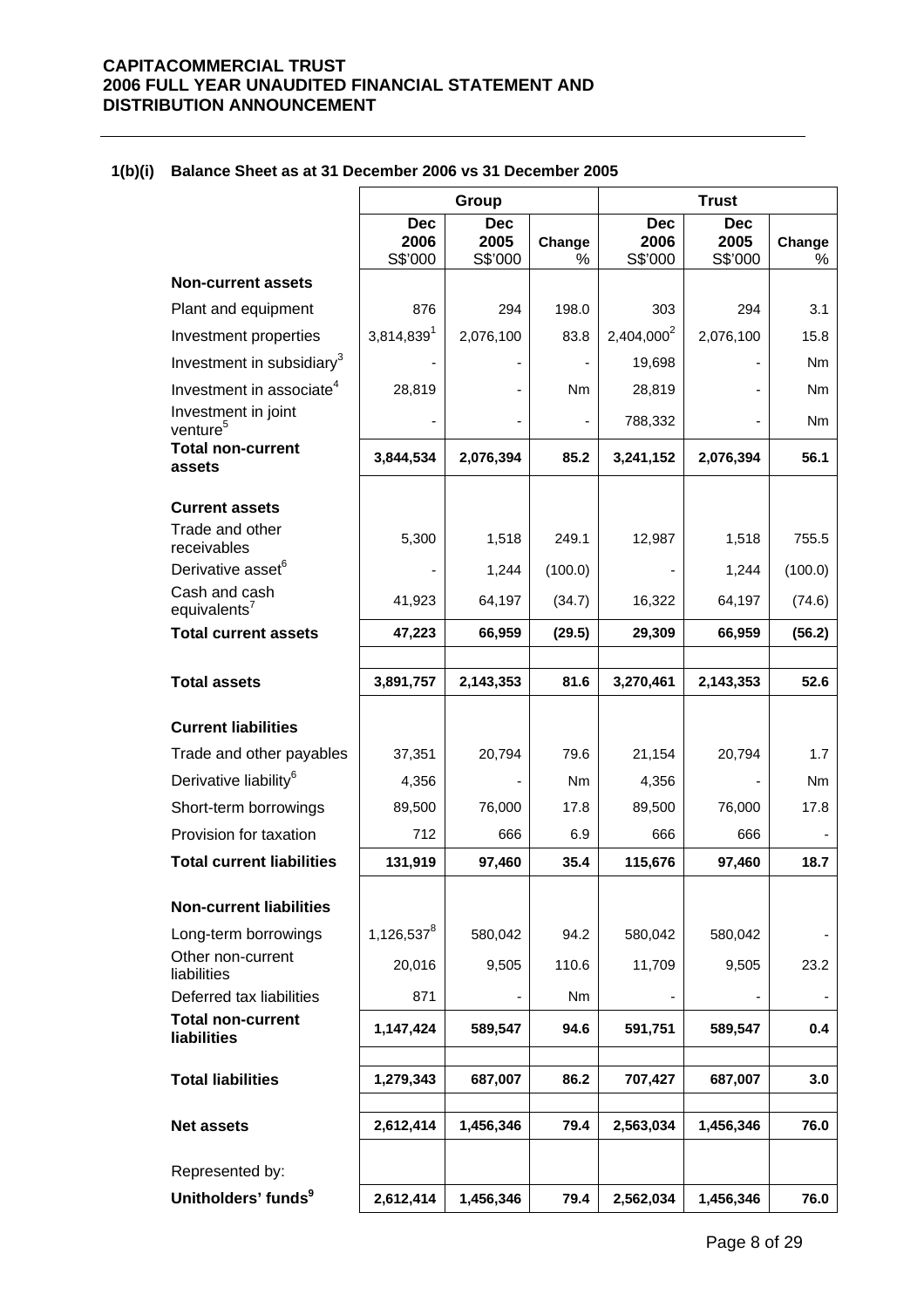#### **Footnotes**

- (1) The increase is due to the consolidation of investment property owned by Aragorn, the proportionate consolidation of CCT's 60% joint venture interest in RCS Trust which owns Raffles City and the increase in property values based on the independent market valuation of the properties.
- (2) The increase is due to the increase in property values based on the independent market valuation of the properties.
- (3) This relates to the investment in junior bonds in Aragorn.
- (4) This relates to the investment in Quill Capita Trust for 71.6 million units at RM0.92 per unit.
- (5) This relates to CCT's 60% joint venture interest in RCS Trust.
- (6) This relates to the fair value of the interest rate swaps.
- (7) The cash and cash equivalent is lower due to the investment in junior bonds in Aragorn, the payment of distributable income for the financial period 1 January 2006 to 31 August 2006 on 26 September 2006 and the investment in Quill Capita Trust.
- (8) This includes RM70 million (approximately S\$29.7 million) of net borrowings incurred by Aragorn and proportionate consolidation of CCT's 60% interest (S\$516.4 million) in the net borrowings incurred by RCS Trust.
- (9) The increase is mainly due to the net appreciation on revaluation in property values based on independent market valuations dated 1 June 2006 and again on 1 December 2006, the issue of new units to part finance the acquisition of Raffles City, the issue of new units in payment of the acquisition fee paid for acquiring Raffles City and the issue of new units in payment of the manager's management fees for Raffles City.

|                                                                                                              | Group                         |                               |             | <b>Trust</b>                  |                               |             |
|--------------------------------------------------------------------------------------------------------------|-------------------------------|-------------------------------|-------------|-------------------------------|-------------------------------|-------------|
|                                                                                                              | <b>Dec</b><br>2006<br>S\$'000 | <b>Dec</b><br>2005<br>S\$'000 | Change<br>% | <b>Dec</b><br>2006<br>S\$'000 | <b>Dec</b><br>2005<br>S\$'000 | Change<br>℅ |
| <b>Secured borrowing</b>                                                                                     |                               |                               |             |                               |                               |             |
| Amount repayable after one<br>year                                                                           | 1,129,531                     | 580,042                       | 94.7        | 580,042                       | 580,042                       |             |
| Less: Fees and expenses<br>incurred for debt raising<br>exercise amortised over the<br>tenor of secured loan | (2,994)                       |                               | NM.         |                               |                               |             |
|                                                                                                              | 1,126,537                     | 580,042                       | 94.2        | 580,042                       | 580,042                       |             |
| <b>Unsecured borrowing</b><br>Amount repayable in one year<br>or less, or on demand                          | 89,500                        | 76,000                        | 17.8        | 89,500                        | 76,000                        | 17.8        |
|                                                                                                              | 1,216,037                     | 656,042                       | 85.4        | 669,542                       | 656,042                       | 2.1         |

#### **1(b)(ii) Aggregate amount of borrowings and debt securities**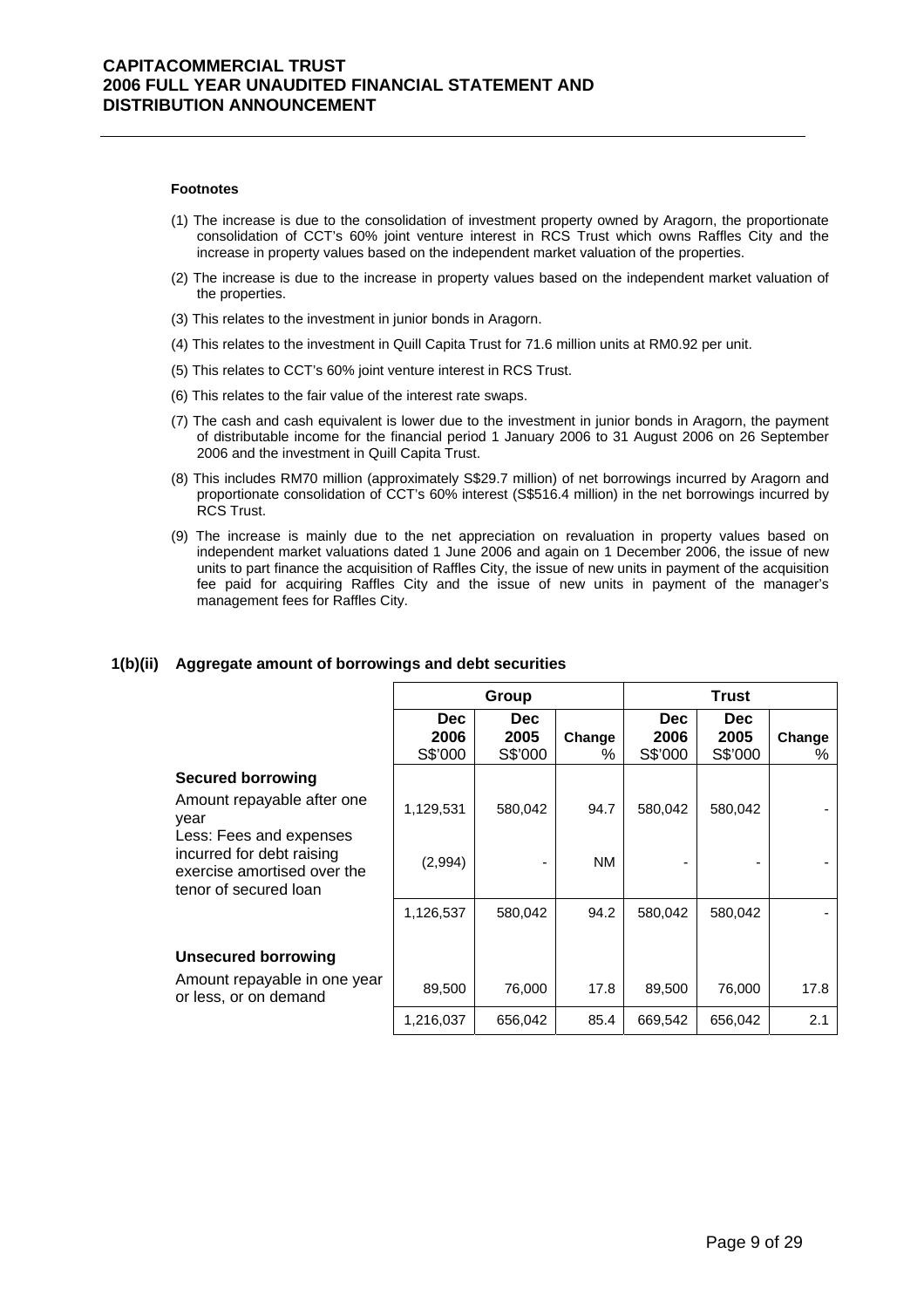#### **Details of any collaterals**

As security for the secured long term borrowings of S\$580.0 million, CCT has granted in favour of the lender the following:

- (i) a mortgage over the Initial Investment Properties<sup>1</sup>;
- (ii) an assignment of the insurance policies relating to the Initial Investment Properties;
- (iii) an assignment of all the rights, interest and title of CCT in relation to each of the Share Sale and Purchase Agreements and Property Sale and Purchase Agreements;
- (iv) an assignment of the agreements relating to the management of the Initial Investment Properties;
- (v) an assignment and charge of the rental proceeds and tenancy agreements of units in the Initial Investment Properties; and
- (vi) a fixed and floating charge over certain assets of CCT relating to the Initial Investment Properties.

As security for the secured long term borrowings of S\$866.0 million (CCT's 60% interest is S\$519.6 million), RCS Trust has granted in favour of the lender the following:

- (i) a mortgage over Raffles City which comprises Raffles City Tower, Raffles City Shopping Centre, Swissotel The Stamford, Raffles The Plaza and the Raffles City Convention Centre;
- (ii) an assignment of the insurance policies relating to Raffles City;
- (iii) an assignment of the agreements relating to the management of Raffles City;
- (iv) an assignment and charge of the rental proceeds and tenancy agreements of units in Raffles city; and
- (v) a fixed and floating charge over certain assets of RCS Trust relating to Raffles City.

As security for the secured long term borrowings of RM70.0 million (approximately S\$29.9 million), Aragorn has granted in favour of the lender the following:

- (i) a fixed legal charge over Wisma Technip;
- (ii) debenture over all assets of Aragorn;
- (iii) charge/assignment of the bank accounts; and
- (iv) an assignment over the rights, title interest and benefits in the tenancy agreements and existing contracts, warranties and guarantees pertaining to Wisma Technip.

As security for the short term borrowings of S\$76.0 million, CCT has granted in favour of the lender the legal assignment of the rental lease agreement of HSBC Building.

#### **Footnote**

(1) Initial Investment Properties refer to Capital Tower, 6 Battery Road, Starhub Centre, Robinson Point, Bugis Village, Golden Shoe Car Park and Market Street Car Park.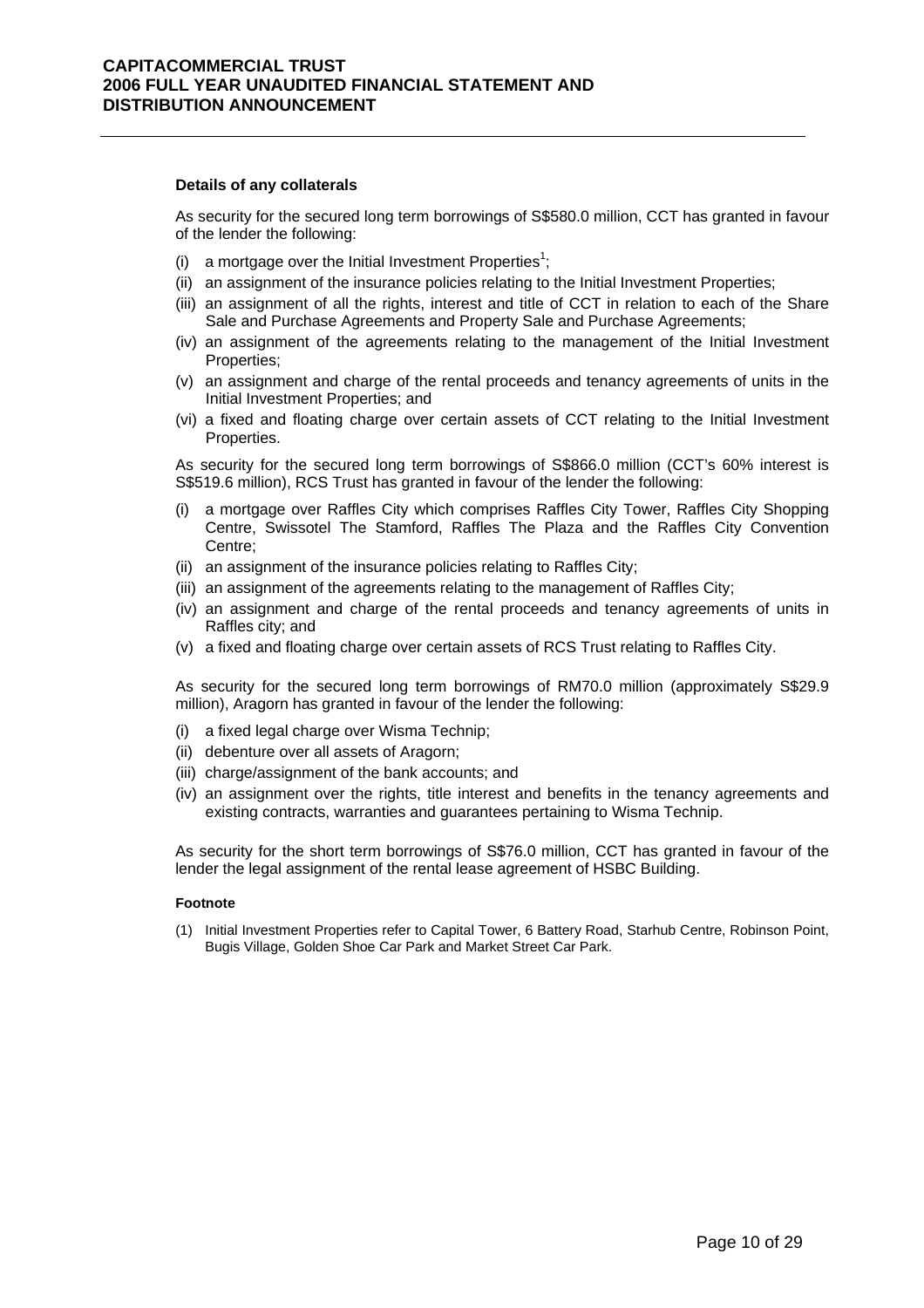## **1(c)(i) Cash flow statement (4Q 2006 vs 4Q 2005)**

| $\frac{1}{2}$                                               |                    |                    |
|-------------------------------------------------------------|--------------------|--------------------|
|                                                             | Group              |                    |
|                                                             | 4Q 2006<br>S\$'000 | 4Q 2005<br>S\$'000 |
| <b>Operating activities</b>                                 |                    |                    |
| Total return for the period before tax                      | 258,754            | 22,104             |
| <b>Adjustment for</b>                                       |                    |                    |
| Interest income                                             | (305)              | (232)              |
| Depreciation of plant and equipment                         | 82                 | 36                 |
| Amortisation of tenancy works                               | 163                | 29                 |
| Amortisation of rent incentives                             | 181                | (801)              |
| Allowance for doubtful debts                                | 23                 |                    |
| Manager's management fees paid in units                     | 1,513              |                    |
| Borrowing costs                                             | 12,072             | 4,199              |
| (Gain)/Loss from re-measurement of derivatives              | 3,060              | (1,050)            |
| Net appreciation on revaluation of investment<br>properties | (235, 873)         | (5, 562)           |
| Foreign exchange difference                                 | (98)               |                    |
| Operating income before working capital<br>changes          | 39,572             | 18,723             |
| Changes in working capital                                  |                    |                    |
| Trade and other receivables                                 | 811                | 829                |
| Trade and other payables                                    | 5,257              | 2,066              |
| Security deposits                                           | 1,625              | (306)              |
| Cash generated from operations activities                   | 47,265             | 21,312             |
| <b>Investing activities</b>                                 |                    |                    |
| Interest received                                           | 296                | 232                |
| Investment in QCT                                           | (28, 819)          |                    |
| Capital expenditure on investment properties                | (8,906)            | (2, 589)           |
| Purchase of plant and equipment                             | (95)               |                    |
| Cash flows from investing activities                        | (37, 524)          | (2, 357)           |
| <b>Financing activities</b>                                 |                    |                    |
| Proceeds from interest bearing borrowings                   | 13,500             |                    |
| Issue expenses                                              | (563)              |                    |
| Borrowing costs paid                                        | (12, 726)          | (4, 118)           |
| Cash flows from financing activities                        | 211                | (4, 118)           |
|                                                             |                    |                    |
| Decrease in cash and cash equivalents                       | 9,952              | 14,837             |
| Cash and cash equivalents at beginning of period            | 31,971             | 49,360             |
| Cash and cash equivalents at end of period                  | 41,923             | 64,197             |
|                                                             |                    |                    |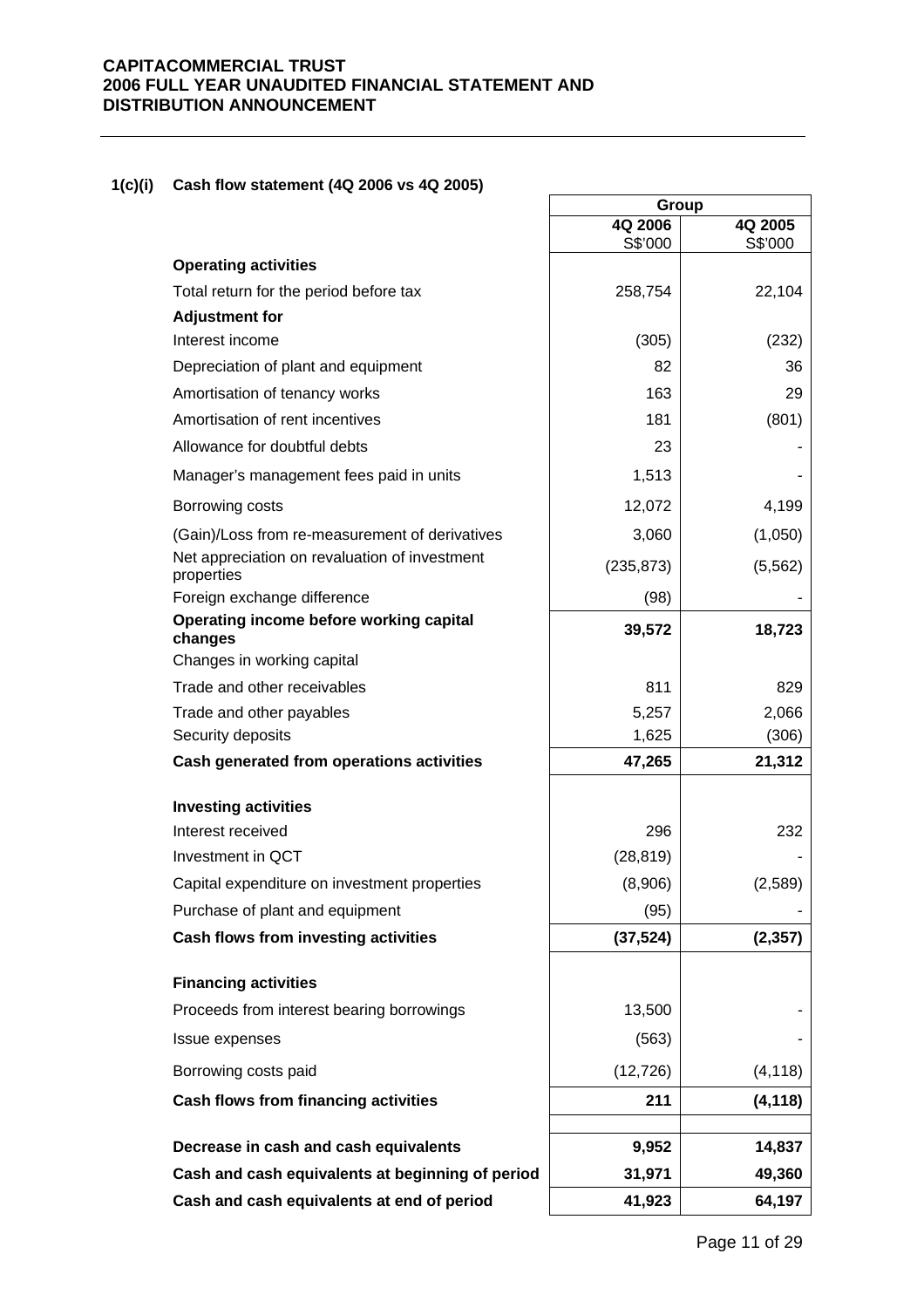## **1(c)(ii) Cash flow statement (FY 2006 vs FY 2005)**

|                                                             | Group          |            |
|-------------------------------------------------------------|----------------|------------|
|                                                             | <b>FY 2006</b> | FY 2005    |
| <b>Operating activities</b>                                 | S\$'000        | S\$'000    |
| Total return for the year before tax                        | 426,883        | 67,469     |
| <b>Adjustment for</b>                                       |                |            |
| Interest income                                             | (1, 115)       | (682)      |
| Depreciation of plant and equipment                         | 204            | 151        |
| Amortisation of tenancy works                               | 250            | 96         |
| Amortisation of rent incentives                             | 724            | (422)      |
| Allowance for doubtful debts                                | 23             | (5)        |
| Gain on disposal of assets                                  | (5)            |            |
| Manager's management fees paid in units                     | 1,996          |            |
| Borrowing costs                                             | 30,461         | 16,004     |
| (Gain)/Loss from re-measurement of derivatives              | 5,600          | (1, 244)   |
| Net appreciation on revaluation of investment<br>properties | (356, 538)     | (5, 562)   |
| Foreign exchange difference                                 | (1,086)        |            |
| Operating income before working capital changes             | 107,397        | 75,805     |
| Changes in working capital                                  |                |            |
| Trade and other receivables                                 | (6,970)        | (218)      |
| Trade and other payables                                    | (19, 458)      | 3,325      |
| Security deposits                                           | 3,119          | 803        |
| Cash generated from operations activities                   | 84,088         | 79,715     |
| <b>Investing activities</b>                                 |                |            |
| Interest received                                           | 1,101          | 702        |
| Investment in QCT                                           | (28, 819)      |            |
| Capital expenditure on investment properties                | (25, 190)      | (5, 338)   |
| Net cash outflow on purchase of investment<br>properties    | (1,302,145)    | (147,000)  |
| Purchase of plant and equipment                             | (259)          | (15)       |
| Cash flows from investing activities                        | (1, 355, 312)  | (151, 651) |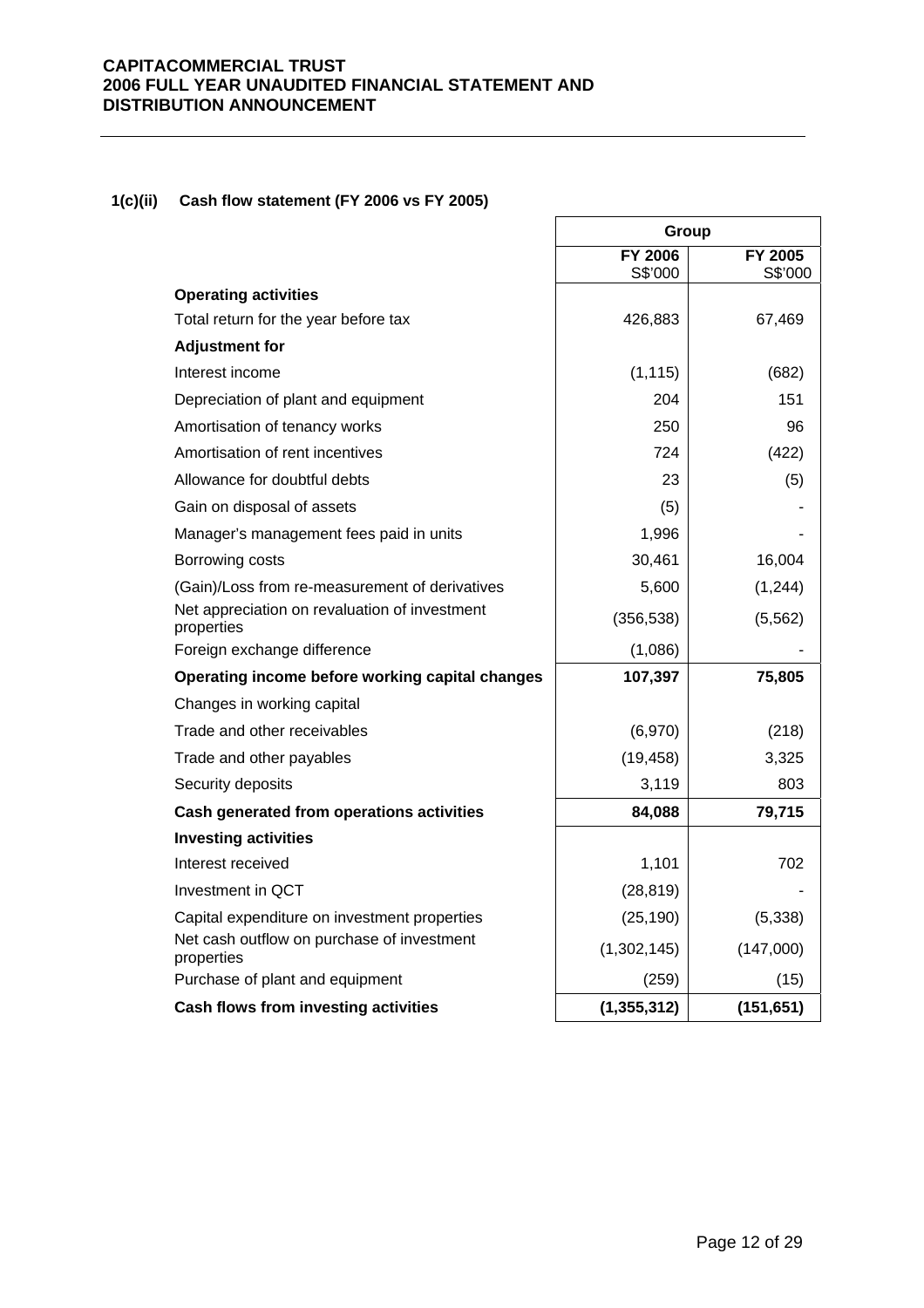|                                                | Group                     |                    |
|------------------------------------------------|---------------------------|--------------------|
|                                                | <b>FY 2006</b><br>S\$'000 | FY 2005<br>S\$'000 |
| <b>Financing activities</b>                    |                           |                    |
| Proceeds from issue of new units               | 803,199                   | 78,872             |
| Interest bearing borrowings                    | 563,556                   | 76,000             |
| Issue expenses                                 | (13, 121)                 | (2,059)            |
| Distribution to unitholders                    | (73, 494)                 | (61, 291)          |
| Borrowing costs paid                           | (31, 190)                 | (15, 643)          |
| <b>Cash flows from financing activities</b>    | 1,248,950                 | 75,879             |
|                                                |                           |                    |
| Decrease in cash and cash equivalents          | (22, 274)                 | 3,943              |
| Cash and cash equivalents at beginning of year | 64,197                    | 60,254             |
| Cash and cash equivalents at end of the year   | 41,923                    | 64,197             |

**1(d)(i) Statement of changes in unitholders' funds (4Q 2006 vs 4Q 2005)**

|                                                                                      | Group              |                    | <b>Trust</b>       |                    |
|--------------------------------------------------------------------------------------|--------------------|--------------------|--------------------|--------------------|
|                                                                                      | 4Q 2006<br>S\$'000 | 4Q 2005<br>S\$'000 | 4Q 2006<br>S\$'000 | 4Q 2005<br>S\$'000 |
| <b>Balance as at beginning of</b><br>period                                          | 2,352,325          | 1,434,242          | 2,353,088          | 1,434,242          |
| <b>Operations</b>                                                                    |                    |                    |                    |                    |
| Net increase in net assets<br>resulting from operations                              | 258,776            | 22,104             | 208,577            | 22,104             |
| Unitholders' transactions                                                            |                    |                    |                    |                    |
| Creation of new units:                                                               |                    |                    |                    |                    |
| - Manager's management fee                                                           | 484                |                    | 484                |                    |
| Issue expenses                                                                       | 885                |                    | 885                |                    |
| <b>Translation reserve</b>                                                           | (56)               |                    |                    |                    |
| Net increase/(decrease) in<br>net assets resulting from<br>unitholders' transactions | 1,313              |                    | 1,369              |                    |
| Total increase/(decrease) in<br>net assets                                           | 260,089            | 22,104             | 209,946            | 22,104             |
| Balance as at end of period                                                          | 2,612,414          | 1,456,346          | 2,563,034          | 1,456,346          |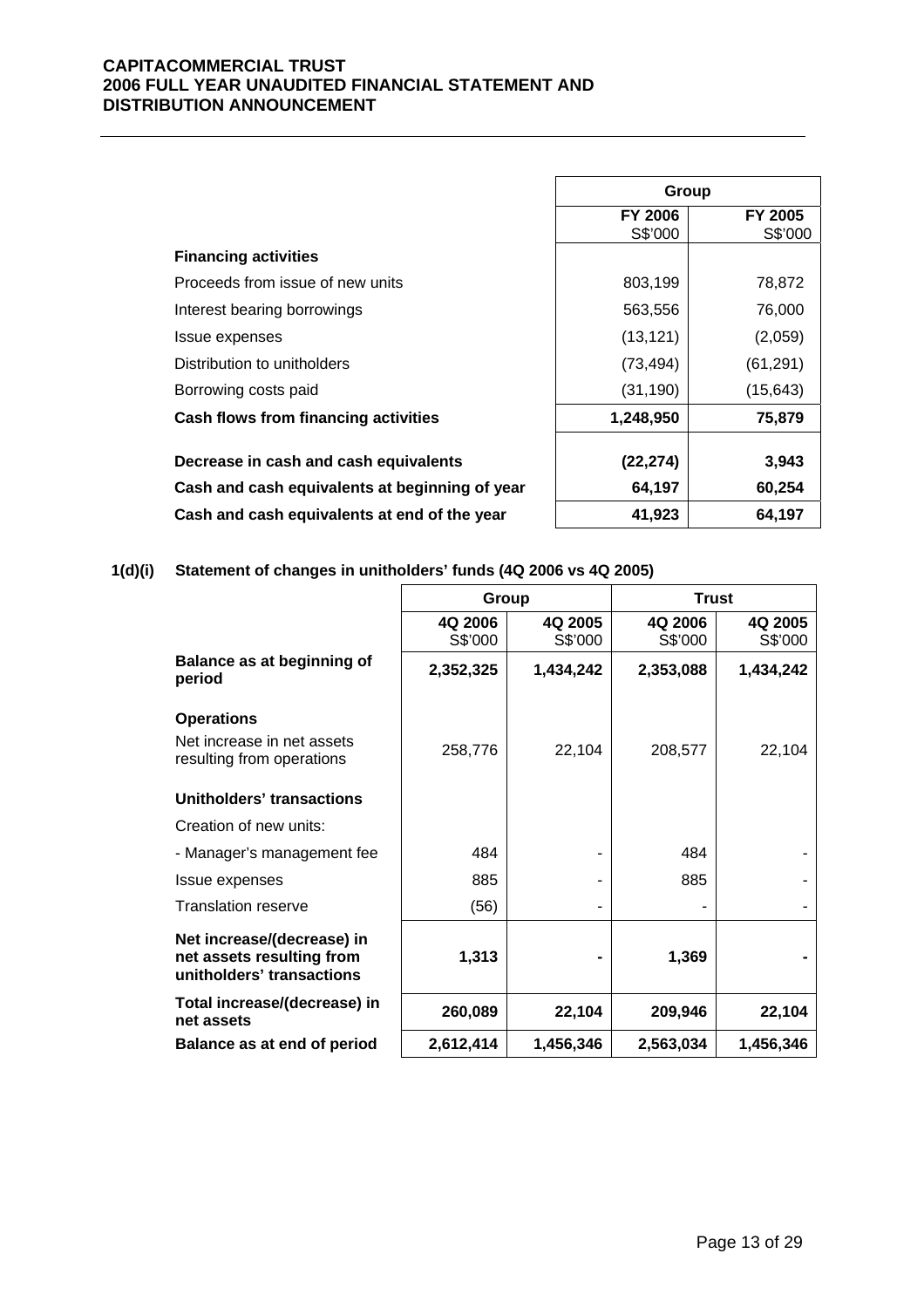|                                                                           | Group                     |                    |                           | <b>Trust</b>       |
|---------------------------------------------------------------------------|---------------------------|--------------------|---------------------------|--------------------|
|                                                                           | <b>FY 2006</b><br>S\$'000 | FY 2005<br>S\$'000 | <b>FY 2006</b><br>S\$'000 | FY 2005<br>S\$'000 |
| Balance as at beginning of<br>the year                                    | 1,456,346                 | 1,373,647          | 1,456,346                 | 1,373,647          |
| <b>Operations</b>                                                         |                           |                    |                           |                    |
| Net increase in net assets<br>resulting from operations                   | 426,836                   | 67,177             | 376,938                   | 67,177             |
| Unitholders' transactions                                                 |                           |                    |                           |                    |
| Creation of new units:                                                    |                           |                    |                           |                    |
| - Equity fund raising                                                     | 803,199                   | 78,872             | 803,199                   | 78,872             |
| - Acquisition fee                                                         | 12,996                    |                    | 12,996                    |                    |
| - Manager's management fee                                                | 484                       |                    | 484                       |                    |
| Issue expenses                                                            | (13, 435)                 | (2,059)            | (13, 435)                 | (2,059)            |
| <b>Translation reserve</b>                                                | (518)                     |                    |                           |                    |
| Distribution to unitholders                                               | (73, 494)                 | (61, 291)          | (73, 494)                 | (61, 291)          |
| Net increase in net assets<br>resulting from unitholders'<br>transactions | 729,232                   | 15,522             | 729,750                   | 15,522             |
| Total increase in net assets                                              | 1,156,068                 | 82,699             | 1,106,688                 | 82,699             |
| Balance as at end of the year                                             | 2,612,414                 | 1,456,346          | 2,563,034                 | 1,456,346          |

## **1(d)(ii) Statement of changes in unitholders' funds (FY 2006 vs FY 2005)**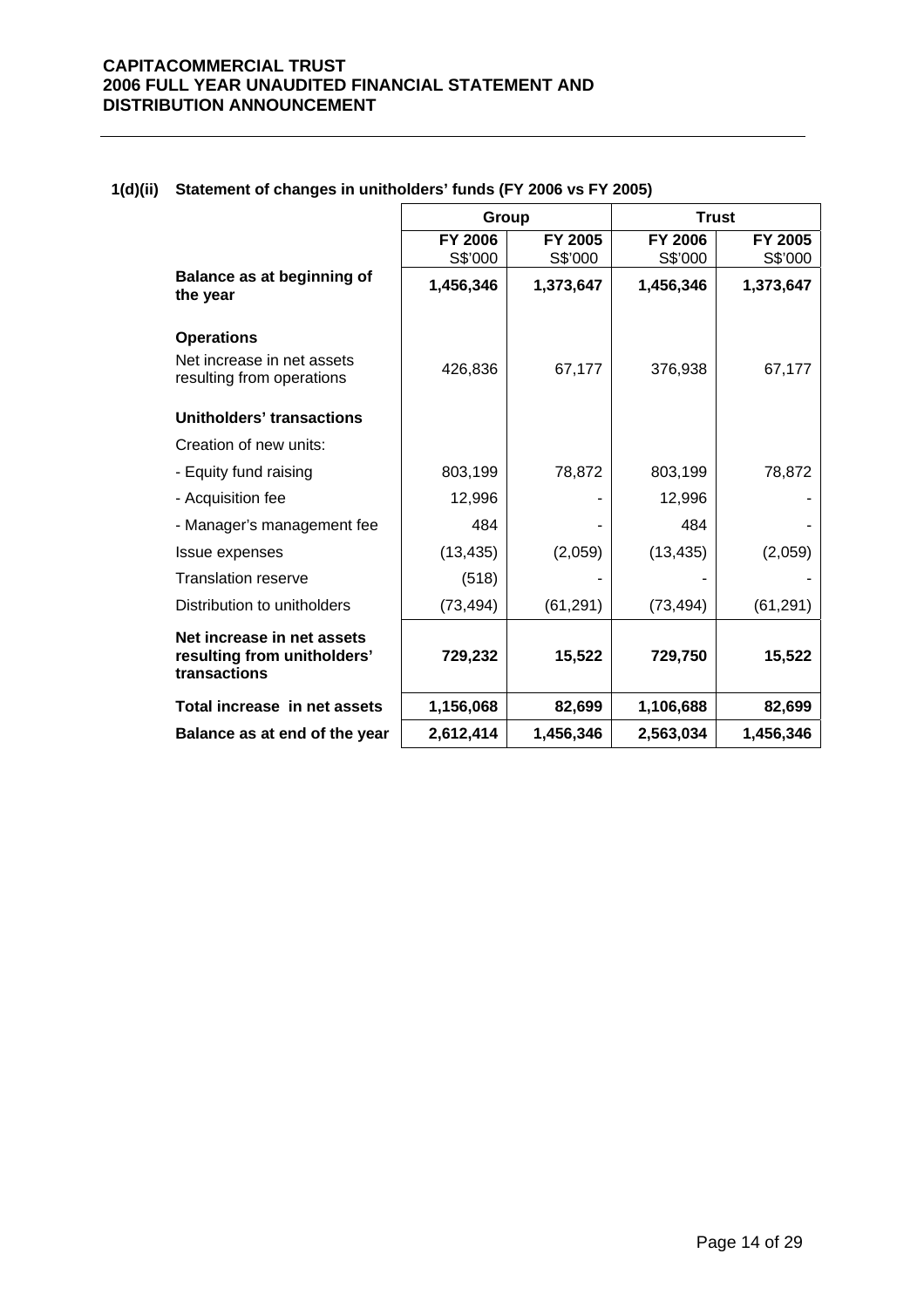## **1(e)(i) Details of any change in the units (4Q 2006 vs 4Q 2005)**

|                                                                                                                                                  | <b>Trust</b>     |                  |  |
|--------------------------------------------------------------------------------------------------------------------------------------------------|------------------|------------------|--|
|                                                                                                                                                  | 4Q 2006<br>Units | 4Q 2005<br>Units |  |
| Balance as at beginning of period                                                                                                                | 1,382,157,962    | 896,270,700      |  |
| Issue of new units:<br>- in settlement of the manager's management fee in<br>relation to CCT's 60% interest in Raffles City<br>through RCS Trust | 231.549          |                  |  |
| Balance as at end of period                                                                                                                      | 1,382,389,511    | 896,270,700      |  |

**1(e)(ii) Details of any change in the units (FY 2006 vs FY 2005)**

|                                                                                                                           | <b>Trust</b>   |                |
|---------------------------------------------------------------------------------------------------------------------------|----------------|----------------|
|                                                                                                                           | <b>FY 2006</b> | <b>FY 2005</b> |
|                                                                                                                           | Units          | Units          |
| Balance as at beginning of period                                                                                         | 896,270,700    | 839,116,700    |
| Issue of new units:                                                                                                       |                |                |
| - part settlement for the purchase of Raffles City                                                                        | 478,968,977    |                |
| - in settlement of the acquisition fee for acquiring<br><b>Raffles City</b>                                               | 6,918,285      |                |
| - in settlement of the manager's management fee in<br>relation to CCT's 60% interest in Raffles City<br>through RCS Trust | 231,549        |                |
| - part settlement for the purchase of HSBC Building                                                                       |                | 57,154,000     |
| Balance as at end of period                                                                                               | 1,382,389,511  | 896,270,700    |

**2 Whether the figures have been audited, or reviewed and in accordance with which standard (eg. The Singapore Standard on Auditing 910 (Engagement to Review Financial Statements), or an equivalent standard)** 

The figures have not been audited nor reviewed by our auditors.

**3 Where the figures have been audited or reviewed, the auditor's report (including any qualifications or emphasis of matter)** 

Not applicable.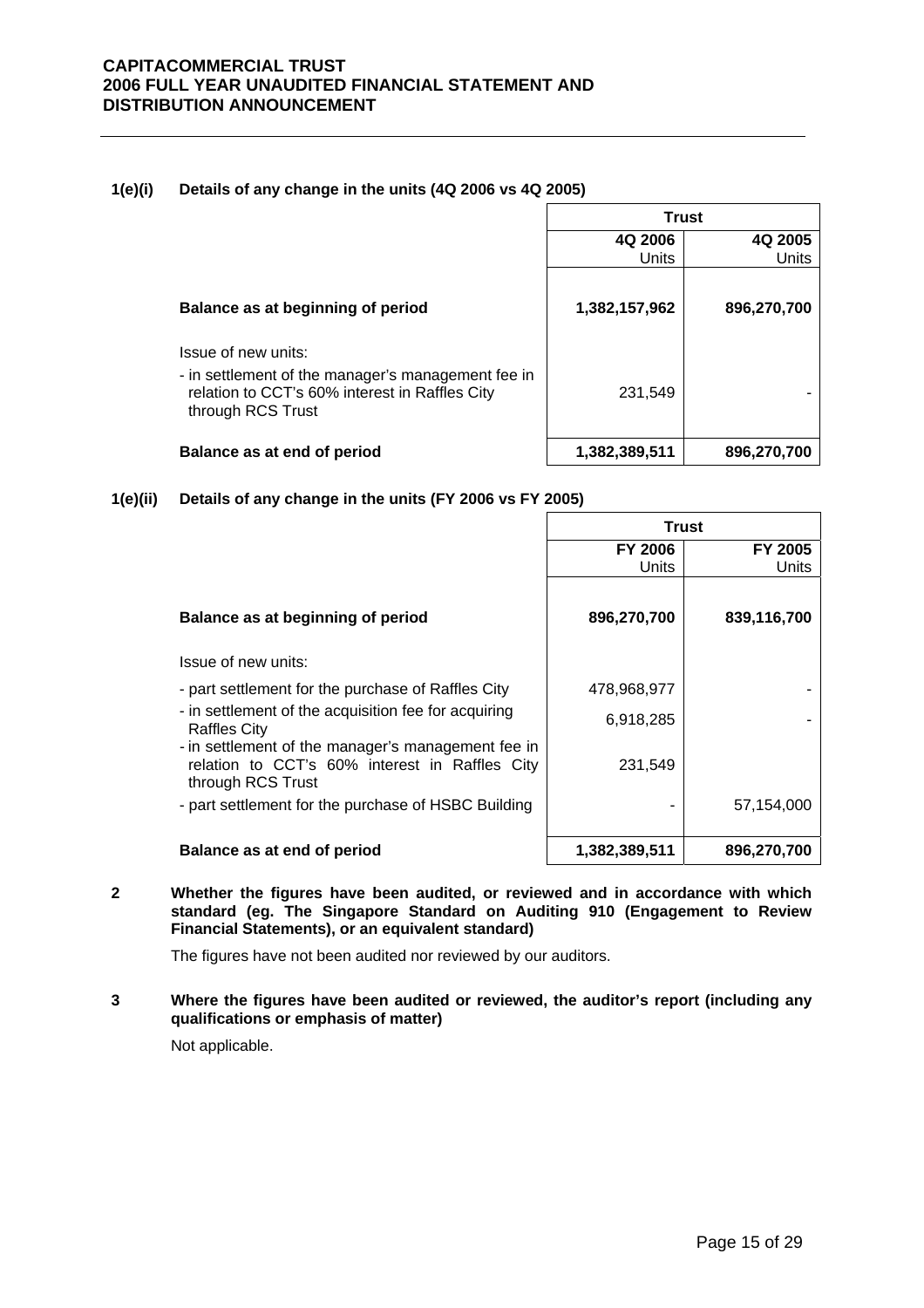#### **4 Whether the same accounting policies and methods of computation as in the issuer's most recent audited annual financial statements have been complied**

The accounting policies and methods of computation applied in the financial statements for the current reporting period are consistent with the audited financial statements for the year ended 31 December 2005.

#### **5 If there are any changes in the accounting policies and methods of computation, including any required by an accounting standard, what has changed, as well as the reasons for, and the effect of, the change**

Nil.

#### **6 Earnings per unit ("EPU") and distribution per unit ("DPU") for the financial period**

#### **Earnings per unit**

In computing the EPU, the weighted average number of units for the period is used for the computation.

|                                                            | Group              |             | <b>Trust</b>  |             |
|------------------------------------------------------------|--------------------|-------------|---------------|-------------|
|                                                            | 4Q 2006            | 4Q 2005     | 4Q 2006       | 4Q 2005     |
| Weighted average<br>number of units for the<br>period      | 1,382,341,691      | 896,270,700 | 1,382,341,691 | 896,270,700 |
| <b>Earnings per unit</b><br>(EPU)<br>Based on the weighted |                    |             |               |             |
| average number of<br>units for the period                  | 1.66 $\mathfrak c$ | 1.85¢       | 1.79c         | 1.85¢       |
| Based on fully diluted<br>basis                            | 1.66c              | 1.85c       | 1.79c         | 1.85c       |

|                                                     | Group             |                   | <b>Trust</b>      |             |
|-----------------------------------------------------|-------------------|-------------------|-------------------|-------------|
|                                                     | <b>FY 2006</b>    | FY 2005           | <b>FY 2006</b>    | FY 2005     |
| Weighted average<br>number of units for the<br>year | 1,058,647,346     | 877,793,516       | 1,058,647,346     | 877,793,516 |
| Earnings per unit<br>(EPU)<br>Based on the weighted |                   |                   |                   |             |
| average number of<br>units for the year             | 6.64 <sub>c</sub> | 7.02¢             | 6.84 <sub>c</sub> | 7.02¢       |
| Based on fully diluted<br>basis                     | 6.64c             | 7.02 <sub>c</sub> | 6.84 <sub>c</sub> | 7.02¢       |

The diluted EPU is the same as the basic EPU as there are no significant dilutive instruments in issue during the period.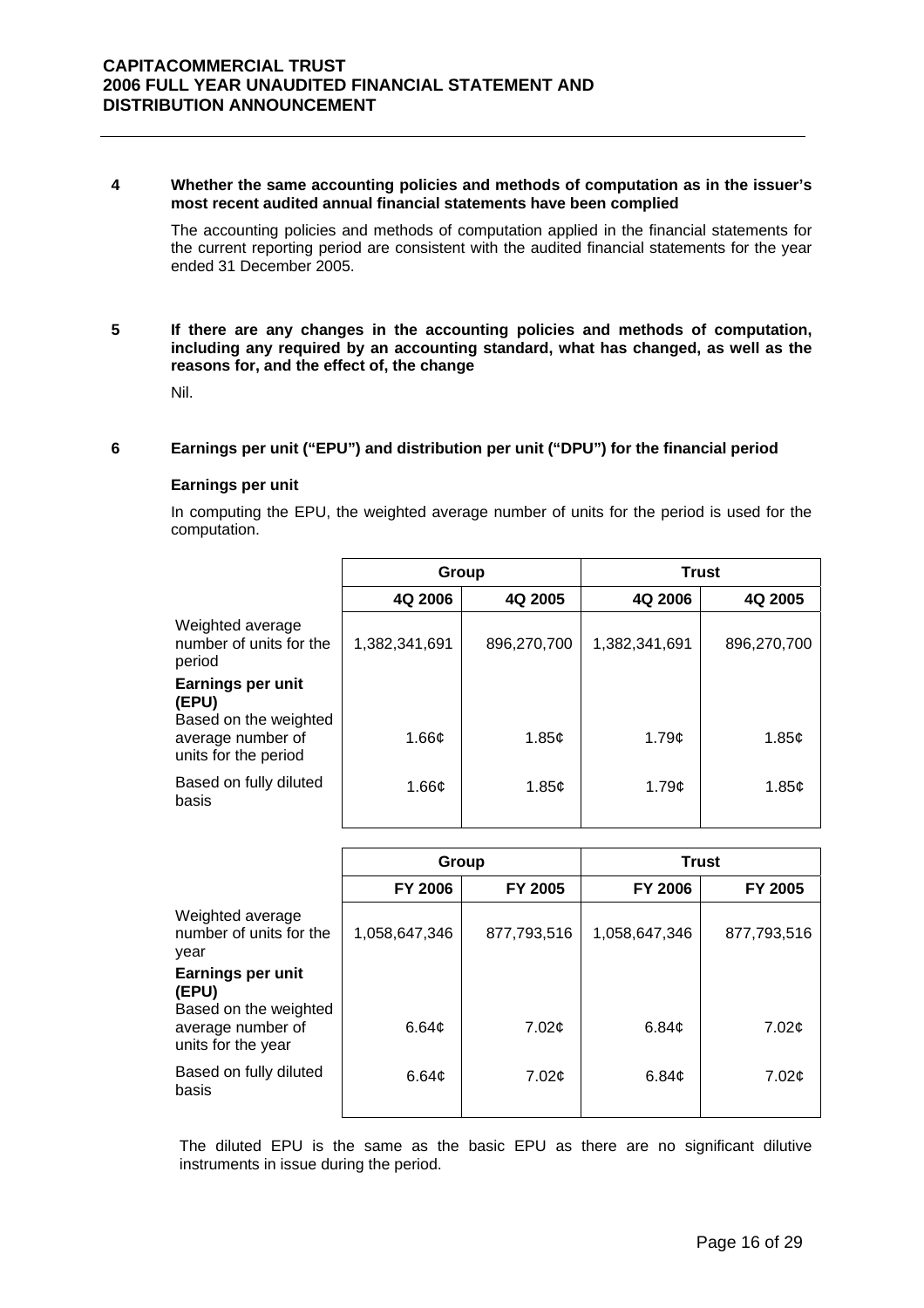#### **Distribution per unit**

In computing the DPU, the number of units as at the end of each period is used for the computation. The DPU for the Group and Trust are the same.

|                                                                 | 4Q 2006           | 1 Jan 06 to<br>31 Aug 06 | 1 Sep 06 to<br>31 Dec 06 | <b>FY 2006</b>    |
|-----------------------------------------------------------------|-------------------|--------------------------|--------------------------|-------------------|
| Number of units in<br>issue as at end of<br>period              | 1,382,389,511     | 896,270,700              | 1,382,389,511            | 1,382,389,511     |
| <b>Distribution per unit</b><br>(DPU)                           |                   |                          |                          |                   |
| Based on the number<br>of units in issue as at<br>end of period | 2.04 <sub>c</sub> | 4.63 <sub>c</sub>        | 2.70¢                    | 7.33 <sub>¢</sub> |

|                                                                 | 4Q 2005           | 1 Jan 05 to<br>28 Apr 05 | 29 Apr 05 to<br>31 Dec 05 | FY 2005     |
|-----------------------------------------------------------------|-------------------|--------------------------|---------------------------|-------------|
| Number of units in<br>issue as at end of<br>period              | 896,270,700       | 839,116,700              | 896,270,700               | 896,270,700 |
| <b>Distribution per unit</b><br>(DPU)                           |                   |                          |                           |             |
| Based on the number<br>of units in issue as at<br>end of period | 1.76 <sub>c</sub> | 2.15¢                    | 4.66 <sub>¢</sub>         | 6.81¢       |

#### **7 Net asset value ("NAV") backing per unit based on issued units at the end of the period**

|                                                                              | Group       |             |  |
|------------------------------------------------------------------------------|-------------|-------------|--|
|                                                                              | 31 Dec 2006 | 31 Dec 2005 |  |
| NAV per unit                                                                 | S\$1.89     | S\$1.62     |  |
| Adjusted NAV per unit (excluding the distributable<br>income to unitholders) | S\$1.86     | S\$1.59     |  |

|                                                                              | 31 Dec 2006 | 31 Dec 2005 |
|------------------------------------------------------------------------------|-------------|-------------|
| NAV per unit                                                                 | S\$1.85     | S\$1.62     |
| Adjusted NAV per unit (excluding the distributable<br>income to unitholders) | S\$1.83     | S\$1.59     |

**Trust**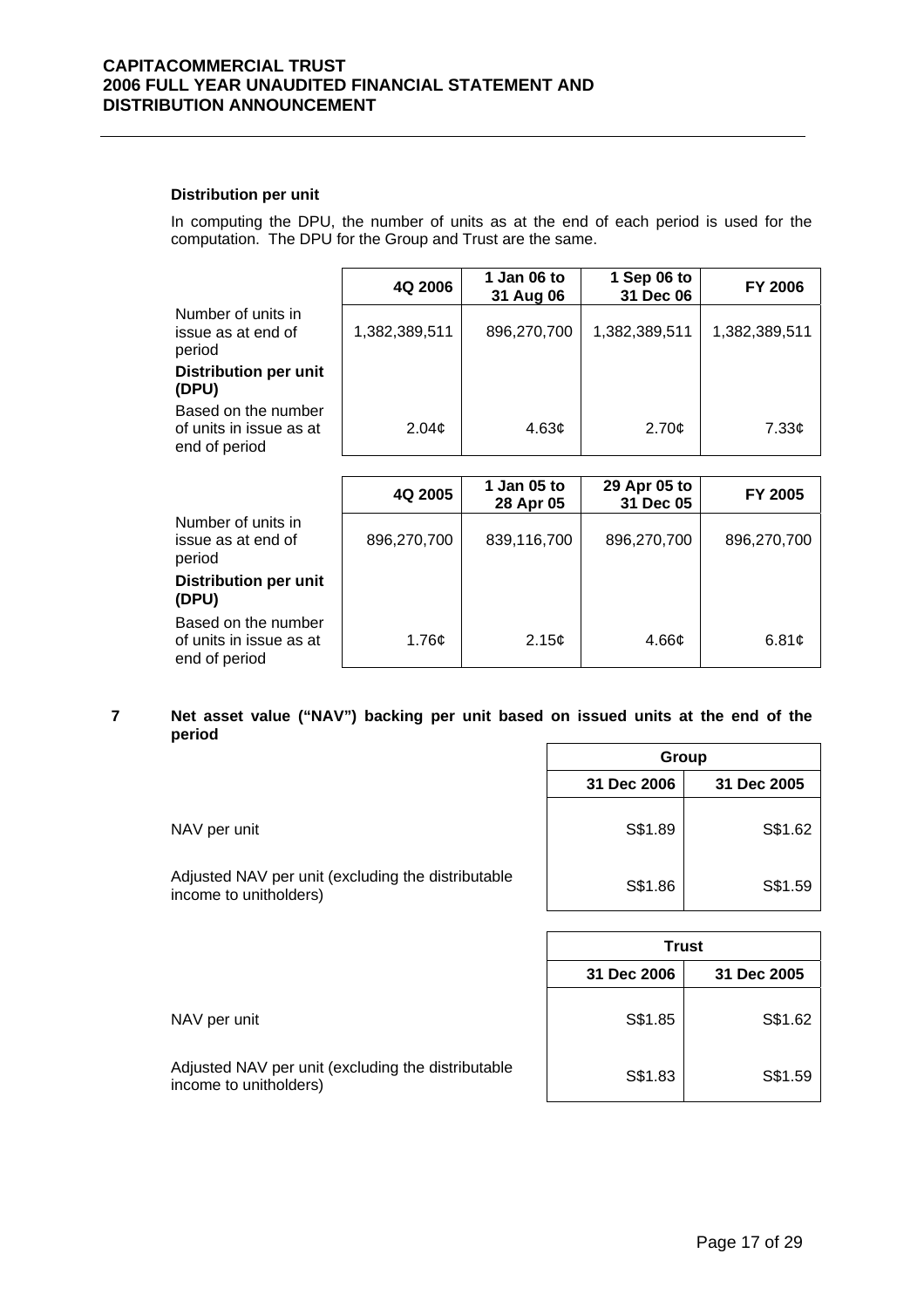#### **8 Review of the performance**

|      |                                                             |                    | Group              |                           |                           |
|------|-------------------------------------------------------------|--------------------|--------------------|---------------------------|---------------------------|
|      |                                                             | 4Q 2006<br>S\$'000 | 4Q 2005<br>S\$'000 | <b>FY 2006</b><br>S\$'000 | <b>FY 2005</b><br>S\$'000 |
| 8(i) | <b>Statement of Total Return</b>                            |                    |                    |                           |                           |
|      | Gross revenue                                               | 56,369             | 29,771             | 155,722                   | 115,131                   |
|      | Property operating expenses                                 | (15, 592)          | (9,069)            | (41, 054)                 | (30, 879)                 |
|      | Net property income                                         | 40,777             | 20,702             | 114,668                   | 84,252                    |
|      | Interest income                                             | 305                | 232                | 1,115                     | 682                       |
|      | Gain/(Loss) from re-<br>measurement of derivatives          | (3,060)            | 1,050              | (5,600)                   | 1,244                     |
|      | Manager's management fees                                   | (3, 157)           | (1, 487)           | (7, 833)                  | (5,623)                   |
|      | Trust expense                                               | 88                 | 244                | (1, 544)                  | (2,644)                   |
|      | Borrowing costs                                             | (12,072)           | (4, 199)           | (30, 461)                 | (16,004)                  |
|      | Net income                                                  | 22,881             | 16,542             | 70,345                    | 61,907                    |
|      | Net appreciation on revaluation<br>of investment properties | 235,873            | 5,562              | 356,538                   | 5,562                     |
|      | Total return for the period/<br>year before income tax      | 258,754            | 22,104             | 426,883                   | 67,469                    |
|      | Income tax                                                  | 22                 |                    | (47)                      | (292)                     |
|      | Total return for the<br>period/year after income tax        | 258,776            | 22,104             | 426,836                   | 67,177                    |

## **Distribution Statement**

| Net income                                                  | 22,881      | 16,542         | 70,345 | 61,907 |
|-------------------------------------------------------------|-------------|----------------|--------|--------|
| Net tax adjustments                                         | 5,277       | (735)          | 8,757  | (573)  |
| Adjustment                                                  | 77          | $\blacksquare$ | (230)  |        |
| Taxable income available for<br>distribution to unitholders | 28,235      | 15,807         | 78,872 | 61,334 |
| Distributable income to<br>unitholders                      | 28,235      | 15,807         | 78,872 | 59,872 |
|                                                             |             |                |        |        |
| Earnings per unit (cents)                                   | 1.66 $\phi$ | 1.85¢          | 6.64¢  | 7.02¢  |
| Distribution per unit (cents)                               | 2.04¢       | 1.76¢          | 7.33¢  | 6.81¢  |
|                                                             |             |                |        |        |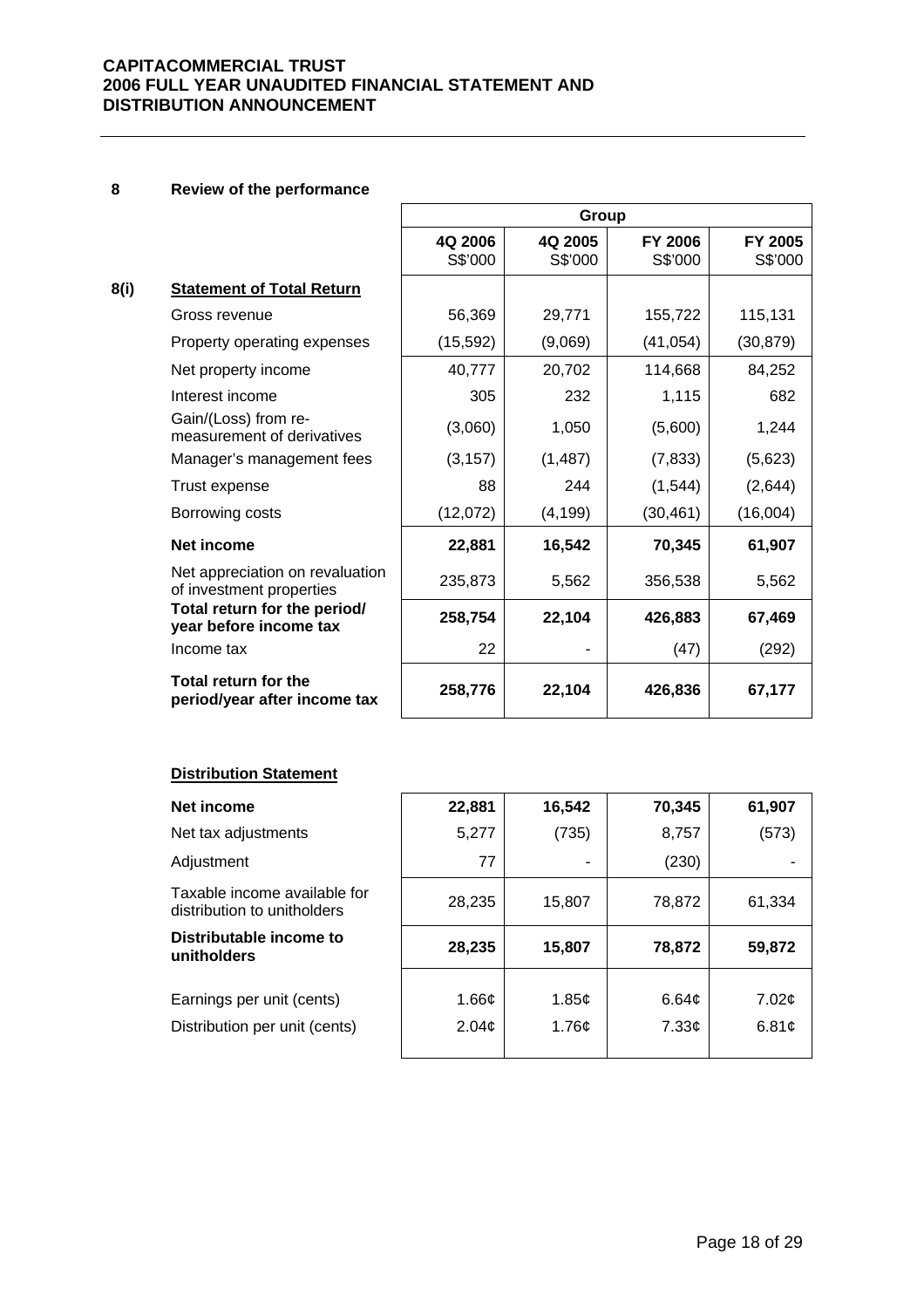#### **Review of performance 4Q 2006 vs 4Q 2005**

Gross revenue for 4Q 2006 was higher than 4Q 2005 by S\$26.6 million or 89.3%. This was mainly due to the consolidation of gross revenue of approximately S\$1.3 million from Aragorn (subscription of 100% of the junior bonds was made in April 2006), the consolidation of CCT's 60% interest in the gross revenue of RCS Trust of approximately S\$23.7 million, the higher car park income and other income. This was partially offset by lower rental income from the retail space at Golden Shoe Car Park due to the on-going asset enhancement works.

Property operating expenses were higher in 4Q 2006 by S\$6.5 million or 71.9%. This was mainly due to the consolidation of property operating expenses from Aragorn and CCT's 60% interest in the property operating expenses of RCS Trust, higher property tax and utility costs and partly offset by lower maintenance cost incurred for the CCT properties.

Trust expenses were lower in 4Q 2006 by S\$0.2 million or 63.9% due to lower professional fees. Borrowing costs were higher in 4Q 2006 by S\$7.9 million or 187.5% due mainly to the consolidation of additional borrowings for Aragorn (RM70 million) and RCS Trust (CCT's 60% interest amounting to S\$519.6 million) and higher interest costs arising from the S\$250.3 million term loan which was reverted to floating rate in March 2006. Interest rate swap contracts for S\$390 million had been put in place to fix the interest costs for periods of between 5 to 7 years, thus extending the weighted average term to expiry to 4.4 years as at 31 December 2006. This would result in an average all-in interest rate of 3.8%.

Gain/loss from the re-measurement of derivatives relates to the fair value of the interest rate swaps which amounted to an unrealised loss of S\$3.1 million.

#### **Review of performance FY 2006 vs FY 2005**

Gross revenue for FY 2006 was higher than FY 2005 by S\$40.6 million or 35.3%. This was mainly due to the additional gross revenue derived from the acquisition of HSBC Building (acquisition was completed in April 2005), the consolidation of the gross revenue from Aragorn (subscription of the junior bonds was made in April 2006) and RCS Trust (with CCT holding 60% interest and acquisition was completed in September 2006) as well as higher rental income, car park income and tenant recoveries from the CCT properties. This was partially offset by lower gross rental income from the retail space at Golden Shoe Car Park and Market Street Car Park due to the asset enhancement works.

Property operating expenses were higher for FY 2006 by S\$10.2 million or 33.0% due to the consolidation of Aragorn and RCS Trust (with CCT's 60% interest), higher property tax and utility costs incurred. This was partly offset by lower maintenance cost incurred for the CCT properties.

Interest income was higher for FY 2006 by S\$0.4 million or 63.5% due to higher cash on hand and higher deposit rates. Trust expenses were lower for FY 2006 by S\$1.1 million or 41.6% due to lower professional fees and unitholders' expenses.

Borrowing costs were higher for FY 2006 by \$14.5 million or 90.3% due to the additional borrowings of S\$89.5 million incurred by CCT, consolidation of additional borrowings for Aragorn (RM70 million) and RCS Trust (CCT's 60% interest amounting to S\$519.6 million) as well as higher interest costs due to the S\$250.3 million term loan which reverted to floating rate in March 2006.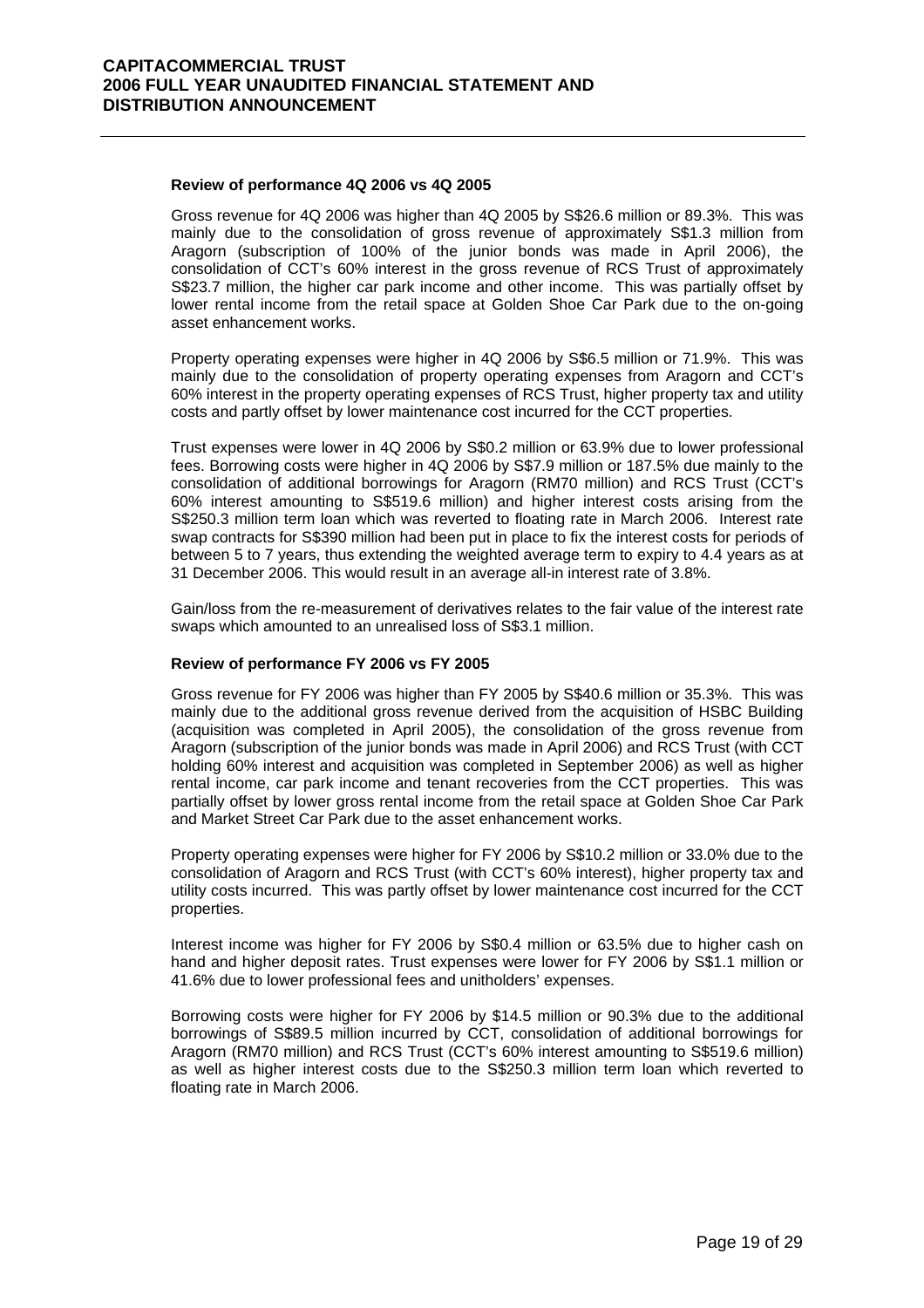#### **Net appreciation on revaluation of investment properties**

#### **The net appreciation on revaluation of investment properties is a non-tax chargeable item and has no impact on the taxable income or distributable income to unitholders.**

In accordance with the Code on Collective Investment Schemes issued by the Monetary Authority of Singapore, valuations of investment properties are to be conducted at least once in every 12 months or where there is an equity fund raising exercise, a valuation of all the real estate assets is required, unless such assets have been previously valued not more than six months ago (based on the date of the last valuation report). Any increase or decrease in value is credited or charged to the Statement of Total Return as net appreciation or depreciation on revaluation of investment properties.

In relation to the fund raising exercise for the acquisition of Raffles City, valuations of the CCT properties as of 1 June 2006 were procured because the date of the last valuation of the real estate assets of CCT is 1 December 2005. The valuations of the CCT properties were conducted by CB Richard Ellis on 1 June 2006 using the Investment Method, Discounted Cash Flow Analysis and Direct Comparison Approach.

The CCT properties were valued at S\$2,202.0 million as at 1 June 2006. With the book value at S\$2,081.3 million, this gave rise to a net appreciation on revaluation of investment properties of S\$120.7 million which was added to the Statement of Total Return.

As at 1 December 2006, independent valuations were conducted by CB Richard Ellis for the CCT properties and Raffles City using the Investment Method, Discounted Cash Flow analysis and Direct Comparison Approach; and Knight Frank (Ooi & Zaharin Sdn Bhd) for Wisma Technip, using the Investment Method and Direct Comparison Approach.

The portfolio was valued at S\$3,814.8 million as at 1 December 2006. The total book value prior to the revaluation was S\$3,578.1 million and this included the valuation of the CCT properties as at 1 June 2006, the acquisition cost of Wisma Technip by Aragorn (held through the subscription of 100% junior bonds of Aragorn), CCT's share of the acquisition cost of Raffles City and capital expenditure incurred. With this revaluation, additional net appreciation of S\$235.9 million (net of deferred tax liability at subsidiary level) was added to the Statement of Total Return.

The total net appreciation on revaluation of investment properties added to the Statement of Total Return for FY 2006 was S\$356.5 million.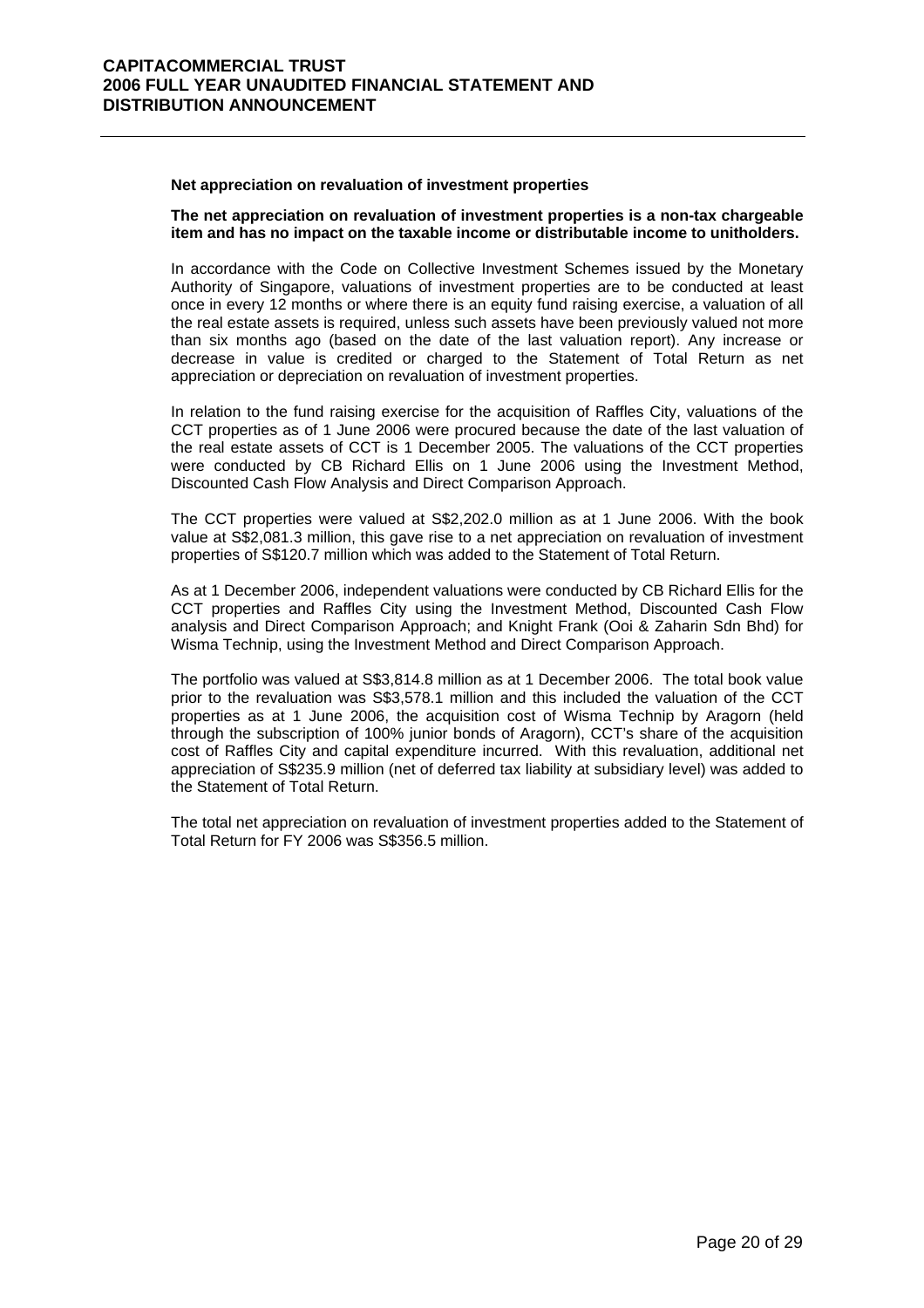#### **9 Variance between the forecast or prospectus statement (if disclosed previously) and the actual results**

**9(i) Statement of Total Return (Actual vs Forecast)** 

|                                                             | Group                    | Adjusted Group <sup>1</sup> |                           |                                  |                |
|-------------------------------------------------------------|--------------------------|-----------------------------|---------------------------|----------------------------------|----------------|
|                                                             | <b>FY 2006</b>           | <b>FY 2006</b>              | 1 Sep 2006 to 31 Dec 2006 |                                  |                |
|                                                             | <b>Actual</b><br>S\$'000 | Actual<br>S\$'000           | <b>Actual</b><br>S\$'000  | Forecast <sup>2</sup><br>S\$'000 | Change<br>%    |
| Gross rental income                                         | 137,380                  | 134,411                     | 65,136                    | 63,840                           | 2.0            |
| Car park income                                             | 11,935                   | 11,723                      | 4,782                     | 4,329                            | 10.5           |
| Other income                                                | 6,407                    | 6,095                       | 2,683                     | 1,948                            | 37.7           |
| <b>Gross revenue</b>                                        | 155,722                  | 152,229                     | 72,601                    | 70,117                           | 3.5            |
| Property management fees                                    | (3,990)                  | (3,754)                     | (2,068)                   | (1,991)                          | 3.9            |
| Property tax                                                | (11, 158)                | (10, 931)                   | (5,735)                   | (5, 495)                         | 4.4            |
| Other property operating expenses                           | (25,906)                 | (25, 356)                   | (12, 178)                 | (11, 765)                        | 3.5            |
| <b>Property operating expenses</b>                          | (41, 054)                | (40, 041)                   | (19, 981)                 | (19, 251)                        | 3.8            |
| Net property income                                         | 114,668                  | 112,188                     | 52,620                    | 50,866                           | 3.4            |
| Interest income                                             | 1,115                    | 1,086                       | 391                       | 47                               | 731.9          |
| Investment income <sup>1</sup>                              |                          | 982                         | 441                       | 449                              | (1.8)          |
| Loss from re-measurement of<br>derivatives                  | (5,600)                  | (5,600)                     | (6, 511)                  |                                  | N <sub>m</sub> |
| Manager's management fees                                   | (7, 833)                 | (7, 832)                    | (3,944)                   | (3,864)                          | 2.1            |
| Trust expenses                                              | (1,544)                  | (1, 158)                    | 154                       | (574)                            | (126.8)        |
| Borrowing costs                                             | (30, 461)                | (29, 551)                   | (15, 185)                 | (15, 424)                        | (1.5)          |
| Net income                                                  | 70,345                   | 70,115                      | 27,966                    | 31,500                           | (11.2)         |
| Net tax adjustments                                         | 8,757                    | 8,757                       | 9,374                     | 2,670                            | 251.1          |
| Other adjustment                                            | (230)                    |                             |                           |                                  |                |
| Taxable income available for<br>distribution to unitholders | 78,872                   | 78,872                      | 37,340                    | 34,170                           | 9.3            |
| Distributable Income to unitholders                         | 78,872                   | 78,872                      | 37,340                    | 34,170                           | 9.3            |
| Distribution per unit (in cents)                            |                          |                             |                           |                                  |                |
| For the year/period                                         | 7.33c                    | 7.33¢                       | 2.70c                     | 2.47 $\phi$ <sup>3</sup>         | 9.3            |
| Annualised                                                  | 7.33c                    | 7.33c                       | 8.08c                     | 7.39c <sup>3</sup>               | 9.3            |

#### **Footnotes**

- (1) Adjusted Group results are after including CCT's proportionate interest (60%) in RCS Trust on a line-byline basis and the results of Aragorn is accounted for as "Investment Income".
- (2) The forecast for the period 1 September 2006 to 31 December 2006, is the forecast shown in the CCT Circular dated 15 August 2006 for the equity fund raising to acquire Raffles City.
- (3) In the CCT Circular, the DPU is calculated based on an assumed issue price of S\$1.65 cents per unit for the equity fund raising to acquire Raffles City. With the actual issue price of new units at S\$1.68 cents per unit, the DPU is calculated based on the actual number of new units issued.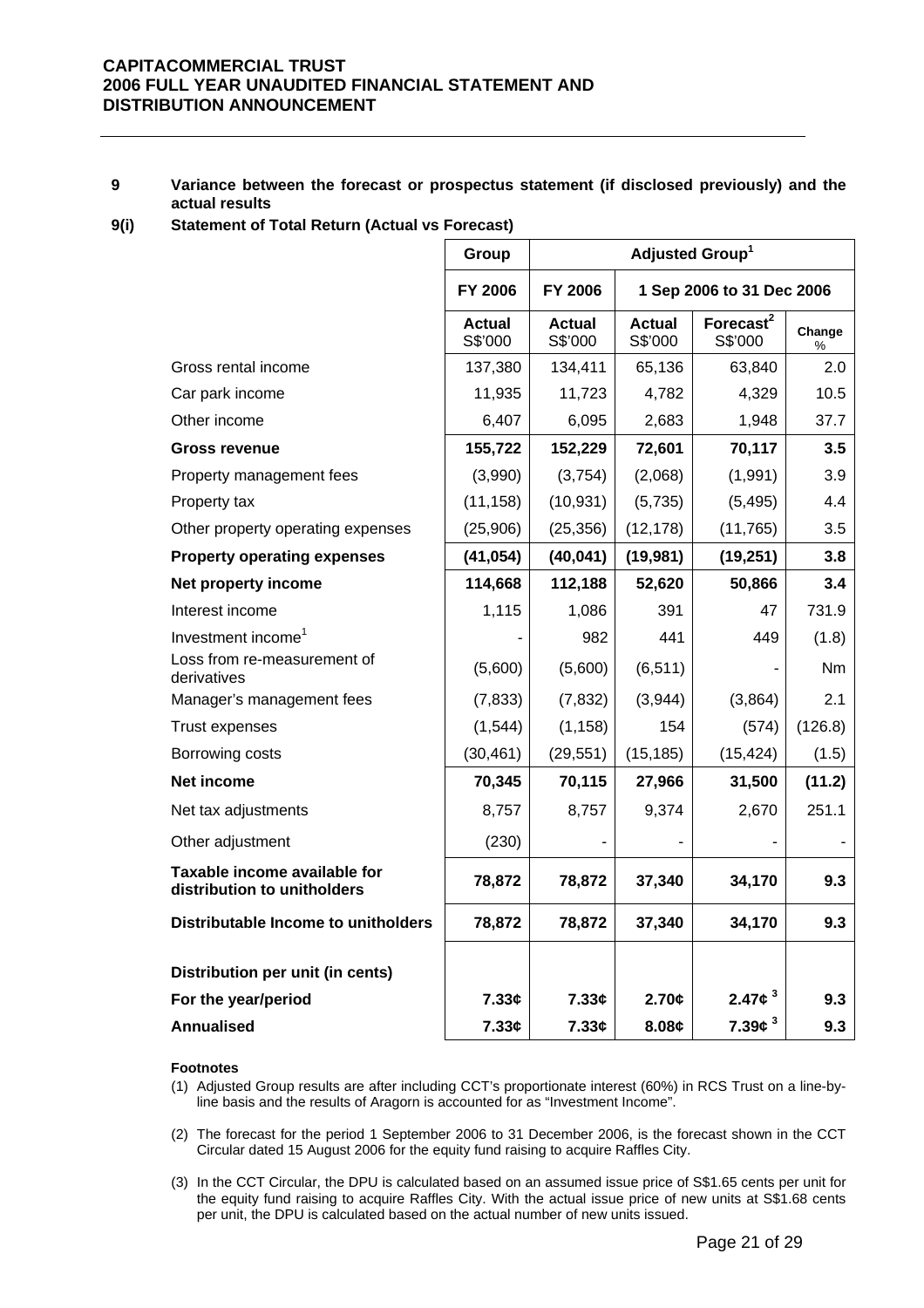# **9(ii) Breakdown of total gross revenue (by property)**

|                               | Adjusted Group <sup>1</sup>                 |                          |                                  |             |
|-------------------------------|---------------------------------------------|--------------------------|----------------------------------|-------------|
|                               | <b>FY 2006</b><br>1 Sep 2006 to 31 Dec 2006 |                          |                                  |             |
|                               | Actual<br>S\$'000                           | <b>Actual</b><br>S\$'000 | Forecast <sup>2</sup><br>S\$'000 | Change<br>% |
| Capital Tower                 | 42,446                                      | 14,068                   | 13,982                           | 0.6         |
| 6 Battery Road                | 32,411                                      | 11,196                   | 11,000                           | 1.8         |
| <b>HSBC Building</b>          | 8,379                                       | 2,822                    | 2,822                            |             |
| <b>Starhub Centre</b>         | 12,809                                      | 4,272                    | 4,228                            | 1.0         |
| Robinson Point                | 6,304                                       | 2,141                    | 2,128                            | 0.6         |
| Bugis Village                 | 8,335                                       | 2,867                    | 2,543                            | 12.7        |
| Golden Shoe Car Park          | 7,421                                       | 2,627                    | 2,359                            | 11.4        |
| <b>Market Street Car Park</b> | 3,105                                       | 1,589                    | 1,331                            | 19.4        |
| <b>Sub-Total</b>              | 121,210                                     | 41,582                   | 40,393                           | 2.9         |
| 60% Interest in Raffles City  | 31,019                                      | 31,019                   | 29,724                           | 4.4         |
| Total gross revenue           | 152,229                                     | 72,601                   | 70,117                           | 3.5         |

#### **Footnotes**

(1) Adjusted Group results are after including CCT's proportionate interest (60%) in RCS Trust on a line-by-line basis and the results of Aragorn is accounted for as "Investment Income".

(2) The forecast for the period 1 September 2006 to 31 December 2006, is the forecast shown in the CCT Circular dated 15 August 2006 for the equity fund raising to acquire Raffles City.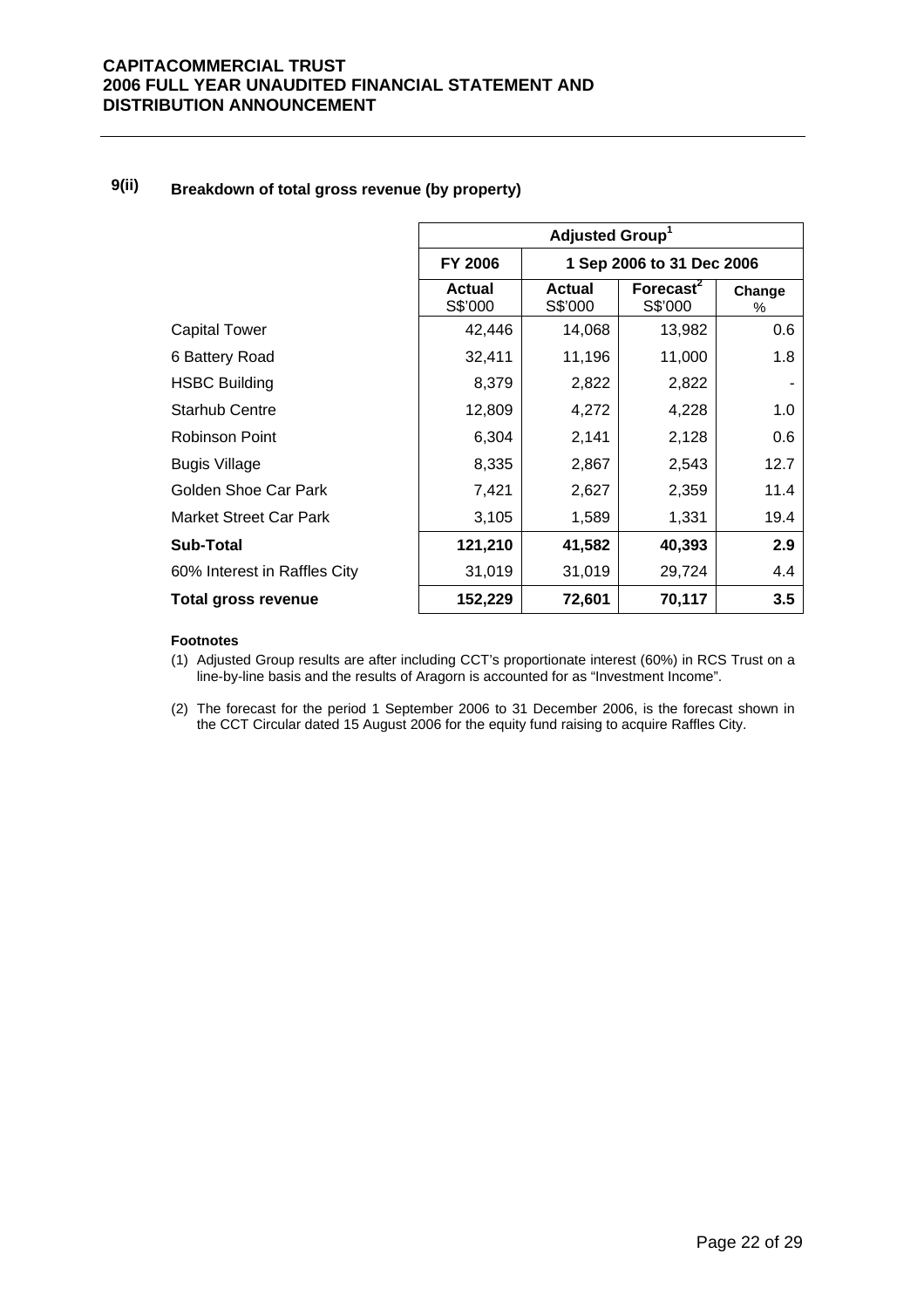## **9(iii) Breakdown of net property income (by property)**

|                              | Adjusted Group <sup>1</sup>                 |                          |                         |             |  |
|------------------------------|---------------------------------------------|--------------------------|-------------------------|-------------|--|
|                              | <b>FY 2006</b><br>1 Sep 2006 to 31 Dec 2006 |                          |                         |             |  |
|                              | <b>Actual</b><br>S\$'000                    | <b>Actual</b><br>S\$'000 | Forecast $2$<br>S\$'000 | Change<br>% |  |
| <b>Capital Tower</b>         | 30,159                                      | 10,267                   | 10,013                  | 2.5         |  |
| 6 Battery Road               | 24,105                                      | 8,425                    | 8,053                   | 4.6         |  |
| <b>HSBC Building</b>         | 8,307                                       | 2,812                    | 2,812                   |             |  |
| <b>Starhub Centre</b>        | 9,831                                       | 3,066                    | 3,078                   | (0.4)       |  |
| <b>Robinson Point</b>        | 4,374                                       | 1,440                    | 1,478                   | (2.6)       |  |
| <b>Bugis Village</b>         | 6,563                                       | 2,216                    | 1,913                   | 15.8        |  |
| Golden Shoe Car Park         | 5,080                                       | 1,640                    | 1,570                   | 4.5         |  |
| Market Street Car Park       | 1,802                                       | 787                      | 622                     | 26.5        |  |
| <b>Sub-Total</b>             | 90,221                                      | 30,653                   | 29,539                  | 3.8         |  |
| 60% Interest in Raffles City | 21,967                                      | 21,967                   | 21,327                  | 3.0         |  |
| Total net property income    | 112,188                                     | 52,620                   | 50,866                  | 3.4         |  |

#### **Footnotes**

- (1) Adjusted Group results are after including CCT's proportionate interest (60%) in RCS Trust on a line-by-line basis and the results of Aragorn is accounted for as "Investment Income".
- (2) The forecast for the period 1 September 2006 to 31 December 2006, is the forecast shown in the CCT Circular dated 15 August 2006 for the equity fund raising to acquire Raffles City.

#### **Review of the performance**

Gross revenue was higher than the forecast by S\$2.5 million or 3.5% due mainly to the contribution from increased rental income, car park income and other income. Actual property operating expenses were higher than forecast by S\$0.7 million or 3.8% due to higher property tax, maintenance cost, marketing expenses as well as the write off of unamortised tenancy cost of Starhub Centre.

The trust expenses were lower than forecast by S\$0.7 million or 126.8% mainly due to the lower professional fee and unitholders' expenses incurred. Borrowing costs were lower than forecast by S\$0.2 million or 1.5% due mainly to the lower interest costs for the borrowings of RCS Trust.

The net tax adjustment included the add-back of the loss from measurement of derivatives which was a non-tax deductible item.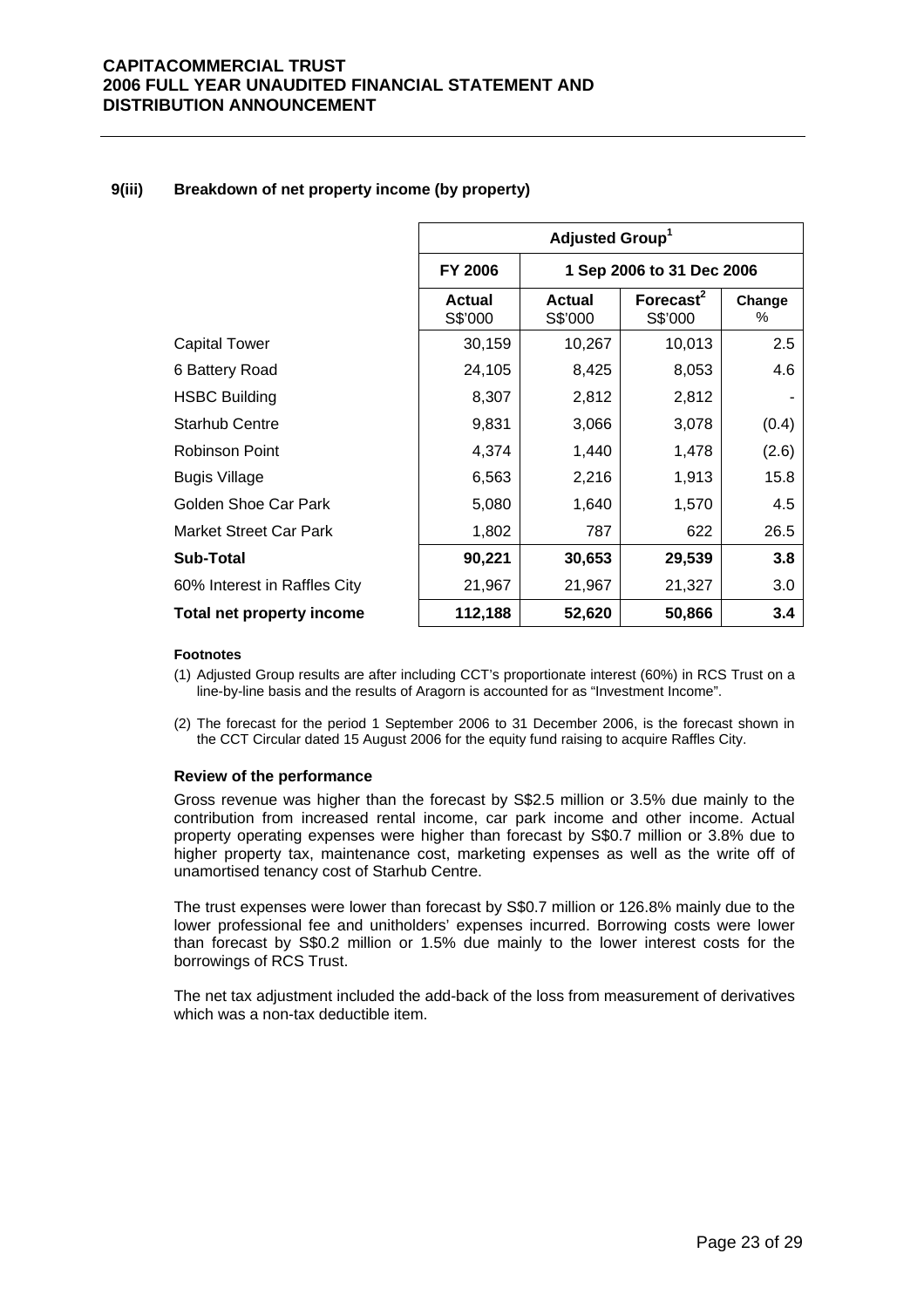#### **10 Commentary on the competitive conditions of the industry in which the group operates and any known factors or events that may effect the group in the next reporting period and the next 12 months**

The Singapore economy continued to grow at a healthy pace in the last quarter of 2006. Advanced estimates by the Ministry of Trade and Industry showed that real GDP rose by 5.9% in the quarter compared to the same period last year. On a quarter-to-quarter seasonally adjusted annualised basis, real GDP grew by 7.6%, following a 5.6% gain in the preceding quarter. For the whole of 2006, the economy is estimated to have grown by 7.7% in real terms, surpassing last year's 6.4% expansion.

After three consecutive years of strong growth, the Government has forecast that GDP growth is expected to slow to between 4% and 6% in 2007. This forecast is generally inline with private sector economists' forecasts of around 5% growth for 2007.

The office market continued to strengthen further in 2006 extending gains registered in 2005. Demand for office space was fuelled by the banking and financial institutions, logistics firms, oil companies and IT firms which expanded their operations and headcounts as businesses and the economy improve.

According to CB Richard Ellis ("CBRE"), occupancy rate of Grade A office space remained high at 99.2% despite the 760,000 sq ft of new office space entering to the market in the fourth quarter of 2006. Total take-up for Grade A office space stood at 1.744 million sq ft for the whole of 2006, representing almost five times the annual demand registered in 2005. The tight supply pipeline has also resulted in high level of pre-letting to large office space occupiers.

With the intense competition for office space, particularly prime space, upward rental adjustments became more frequent and vacant space was immediately committed by new tenants. Based on CBRE's research, average prime office rents rose 50.2% to S\$7.81 psf per month while average Grade A rents rose 53.1% to S\$8.73 psf per month in 2006. In 2007, property consultants expect office rents to reach new highs due to surging demand from expanding firms and the tight supply situation which is likely to perpetuate for the next three years.

#### **Outlook for 2007**

The manager of CCT expects to perform better than the forecast distribution of 7.60 cents per unit for the projection year 1 January 2007 to 31 December 2007 as shown in the CCT Circular dated 15 August 2006 for the equity fund raising to acquire Raffles City and adjusted for the actual number of new units issued based on an issue price of S\$1.68 per unit.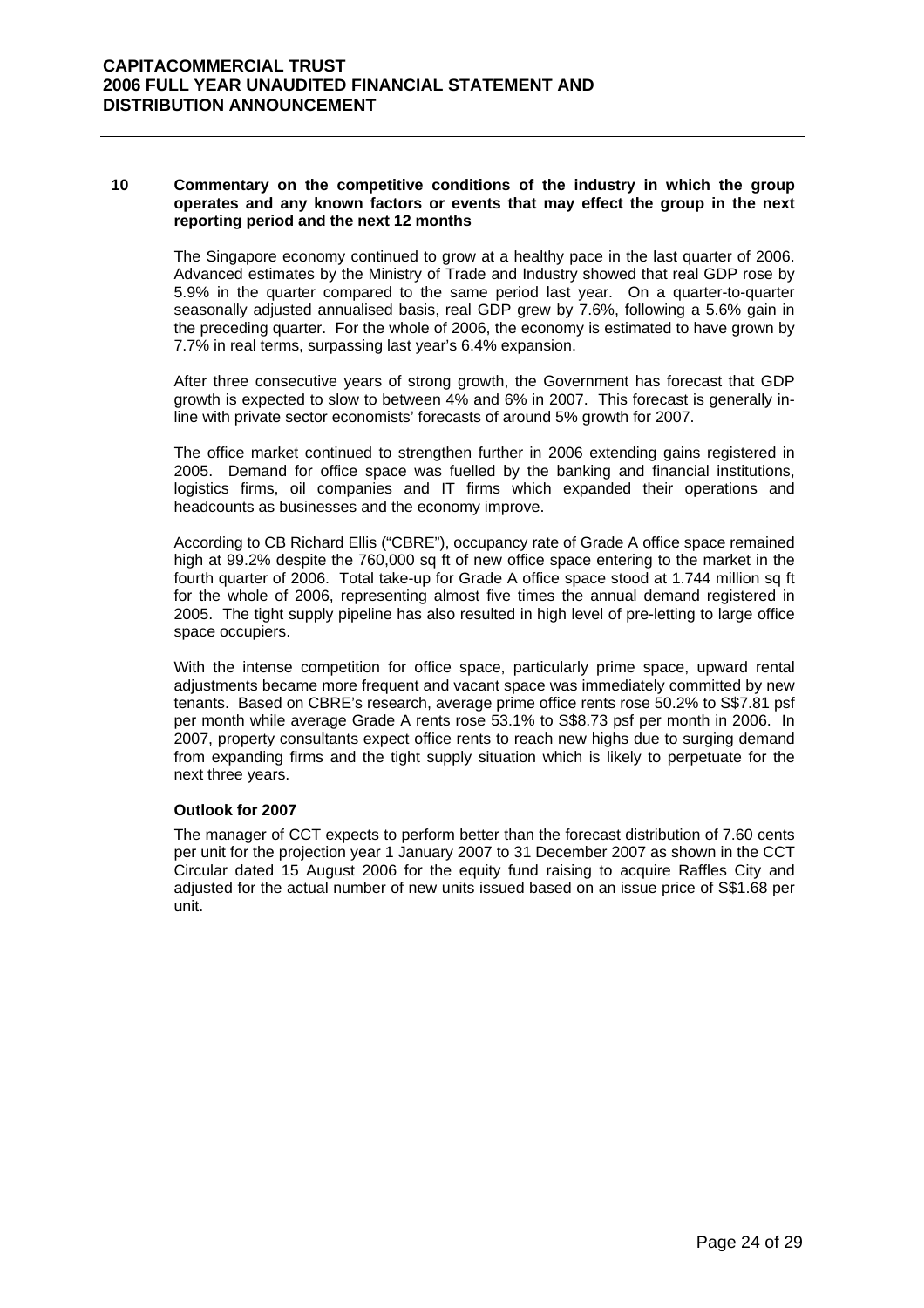#### **11 Distributions**

# **11(a) Current financial period**

Any distributions declared for the current financial period? Yes.

| Name of distribution | Distribution for the period from 1 September 2006 to 31<br>December 2006                                                                                                                                                                                                                                                                                                                                                                                                                                                                                                                                                                                                                                                                                                                                                                                                         |
|----------------------|----------------------------------------------------------------------------------------------------------------------------------------------------------------------------------------------------------------------------------------------------------------------------------------------------------------------------------------------------------------------------------------------------------------------------------------------------------------------------------------------------------------------------------------------------------------------------------------------------------------------------------------------------------------------------------------------------------------------------------------------------------------------------------------------------------------------------------------------------------------------------------|
| Distribution type    | Taxable income<br>i)<br>ii) Tax-exempt income                                                                                                                                                                                                                                                                                                                                                                                                                                                                                                                                                                                                                                                                                                                                                                                                                                    |
| Distribution rate    | iii) Taxable income distribution - 2.673 cents per unit<br>iv) Tax-exempt income distribution - 0.027 cents per unit                                                                                                                                                                                                                                                                                                                                                                                                                                                                                                                                                                                                                                                                                                                                                             |
| Par value of units   | Not meaningful                                                                                                                                                                                                                                                                                                                                                                                                                                                                                                                                                                                                                                                                                                                                                                                                                                                                   |
| Tax rate             | Taxable income distribution<br>Qualifying investors and individuals (other than those who<br>hold their units through a partnership) will generally receive<br>pre-tax distributions. These distributions are exempt from tax<br>in the hands of individuals unless such distributions are<br>derived through a Singapore partnership or from the carrying<br>on of a trade, business or profession.<br>Qualifying foreign non-individual investors will receive their<br>distributions after deduction of tax at the rate of 10%.<br>All other investors will receive their distributions after<br>deduction of tax at the rate of 20%.<br>Tax-exempt income distribution<br>Tax-exempt income distribution is exempt from tax in the<br>hands of all unitholders. Tax-exempt income relates to the<br>net income from the investment in junior bonds of Aragorn<br>ABS Berhad. |
| Books closure date   | 5 February 2007                                                                                                                                                                                                                                                                                                                                                                                                                                                                                                                                                                                                                                                                                                                                                                                                                                                                  |
| Date payable         | 28 February 2007                                                                                                                                                                                                                                                                                                                                                                                                                                                                                                                                                                                                                                                                                                                                                                                                                                                                 |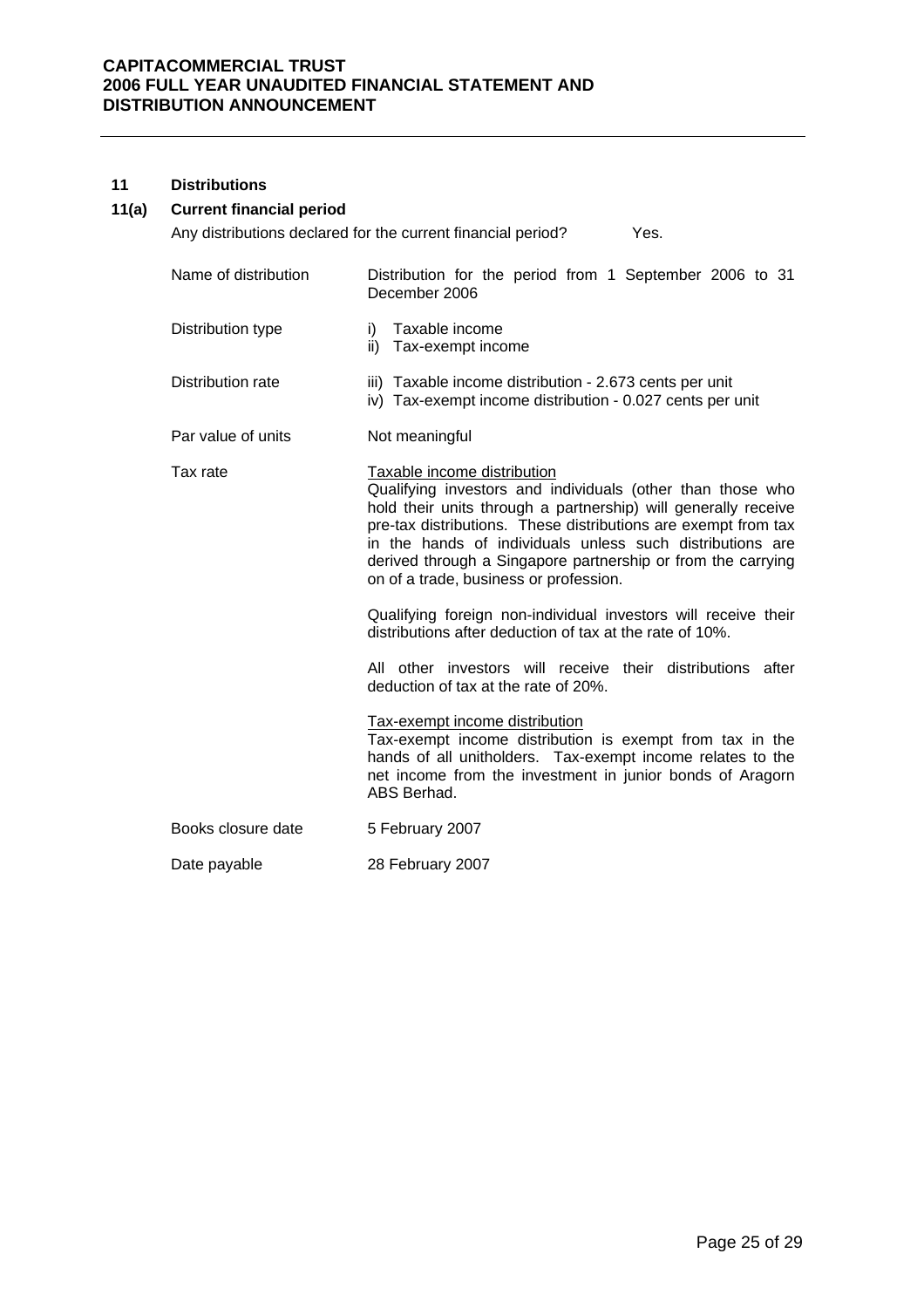#### **11(b) Corresponding period of the preceding financial period**

Any distributions declared for the corresponding period of the Any distributions declared for the corresponding period of the Yes.<br>immediate preceding financial periods?

| Name of distribution | Distribution for the period from 1 July 2005 to 31<br>December 2005                                                                                                                                                                                                                                                                                                                                           |  |  |  |  |
|----------------------|---------------------------------------------------------------------------------------------------------------------------------------------------------------------------------------------------------------------------------------------------------------------------------------------------------------------------------------------------------------------------------------------------------------|--|--|--|--|
| Distribution type    | Income                                                                                                                                                                                                                                                                                                                                                                                                        |  |  |  |  |
| Distribution rate    | 3.57 cents per unit                                                                                                                                                                                                                                                                                                                                                                                           |  |  |  |  |
| Par value of units   | Not meaningful                                                                                                                                                                                                                                                                                                                                                                                                |  |  |  |  |
| Tax rate             | Taxable income distribution<br>Qualifying investors and individuals (other than those<br>who hold their units through a partnership) will generally<br>receive pre-tax distributions. These distributions are<br>exempt from tax in the hands of individuals unless such<br>distributions<br>derived through a Singapore<br>are<br>partnership or from the carrying on of a trade, business<br>or profession. |  |  |  |  |
|                      | Qualifying foreign non-individual investors will receive<br>their distributions after deduction of tax at the rate of<br>$10%$ .                                                                                                                                                                                                                                                                              |  |  |  |  |
|                      | All other investors will receive their distributions after<br>deduction of tax at the rate of 20%.                                                                                                                                                                                                                                                                                                            |  |  |  |  |
| Books closure date   | 6 February 2006                                                                                                                                                                                                                                                                                                                                                                                               |  |  |  |  |
| Date paid            | 28 February 2006                                                                                                                                                                                                                                                                                                                                                                                              |  |  |  |  |

**12 If no distribution has been declared/recommended, a statement to that effect**  NA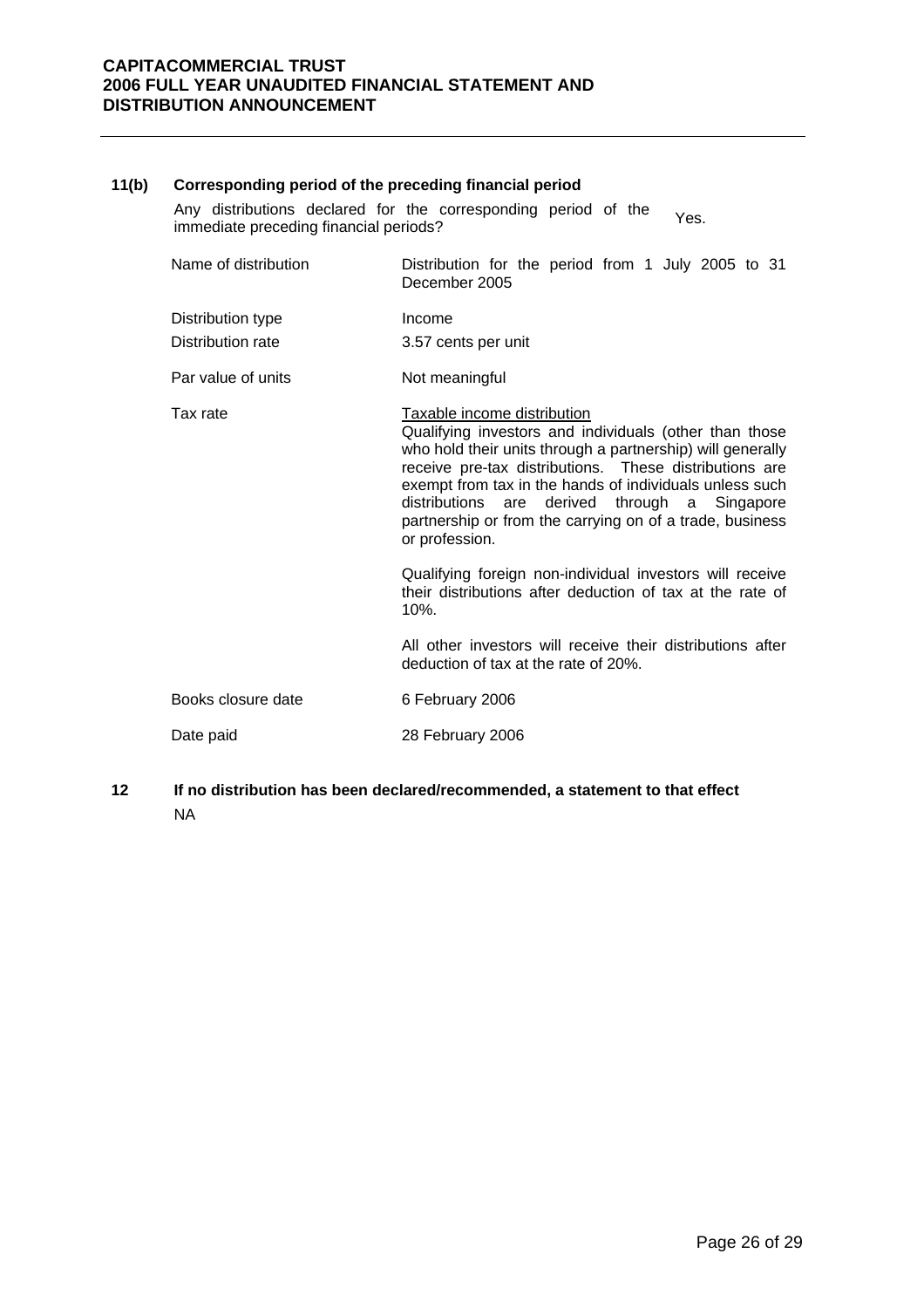#### **13 Segmented revenue and results for business or geographical segments (of the group)**

The Group's business is investing in office buildings (Capital Tower, 6 Battery Road, Starhub Centre, Robinson Point, HSBC Building, Wisma Technip), car park buildings (Golden Shoe Car Park and Market Street Car Park) and mixed use development (Bugis Village and CCT's 60% interest in Raffles City). All the existing properties are located in Singapore except for Wisma Technip which is located in Kuala Lumpur, Malaysia.

| By business segments               | <b>FY 2006</b><br>S\$'000 | FY 2005<br>S\$'000 | Change<br>% |
|------------------------------------|---------------------------|--------------------|-------------|
| Office buildings <sup>1</sup>      | 105,842                   | 96,181             | 10.0        |
| Car Park buildings <sup>2</sup>    | 10,526                    | 11,229             | (6.3)       |
| Mixed-use development <sup>3</sup> | 39,354                    | 7,721              | 409.7       |
| <b>Total gross revenue</b>         | 155,722                   | 115,131            | 35.3        |

#### **Footnotes**

- (1) The higher gross revenue from office buildings was partly due to the consolidation of gross revenue of approximately S\$3.5 million from Wisma Technip (held through the subscription of 100% of the junior bonds of Aragorn).
- (2) The lower gross revenue from the car park buildings was due to the lower rental income from the retail space at both Market Street Car Park and Golden Shoe Car Park due to the asset enhancement works.
- (3) The higher gross revenue from mixed-use development was mainly due to the consolidation of gross revenue of approximately S\$31.0 million from CCT's 60% interest in RCS Trust.

| By business segments               | FY 2006<br>S\$'000 | FY 2005<br>S\$'000 | Change<br>% |
|------------------------------------|--------------------|--------------------|-------------|
| Office buildings <sup>1</sup>      | 79,256             | 70,331             | 12.7        |
| Car Park buildings <sup>2</sup>    | 6,882              | 7,933              | (13.2)      |
| Mixed-use development <sup>3</sup> | 28,530             | 5,988              | 376.5       |
| Total net property income          | 114,668            | 84,252             | 36.1        |

#### **Footnotes**

- (1) The higher net property income from office buildings was partly due to the consolidation of net property income of approximately S\$2.5 million from Wisma Technip (held through the subscription of 100% of the junior bonds of Aragorn).
- (2) The lower net property income from the car park buildings was due to the lower rental income from the retail space at both Market Street Car Park and Golden shoe Car Park due to the asset enhancement works.
- (3) The higher net property income from mixed-use development was mainly due to the consolidation of net property income of approximately S\$22.0 million from CCT's 60% interest in RCS Trust.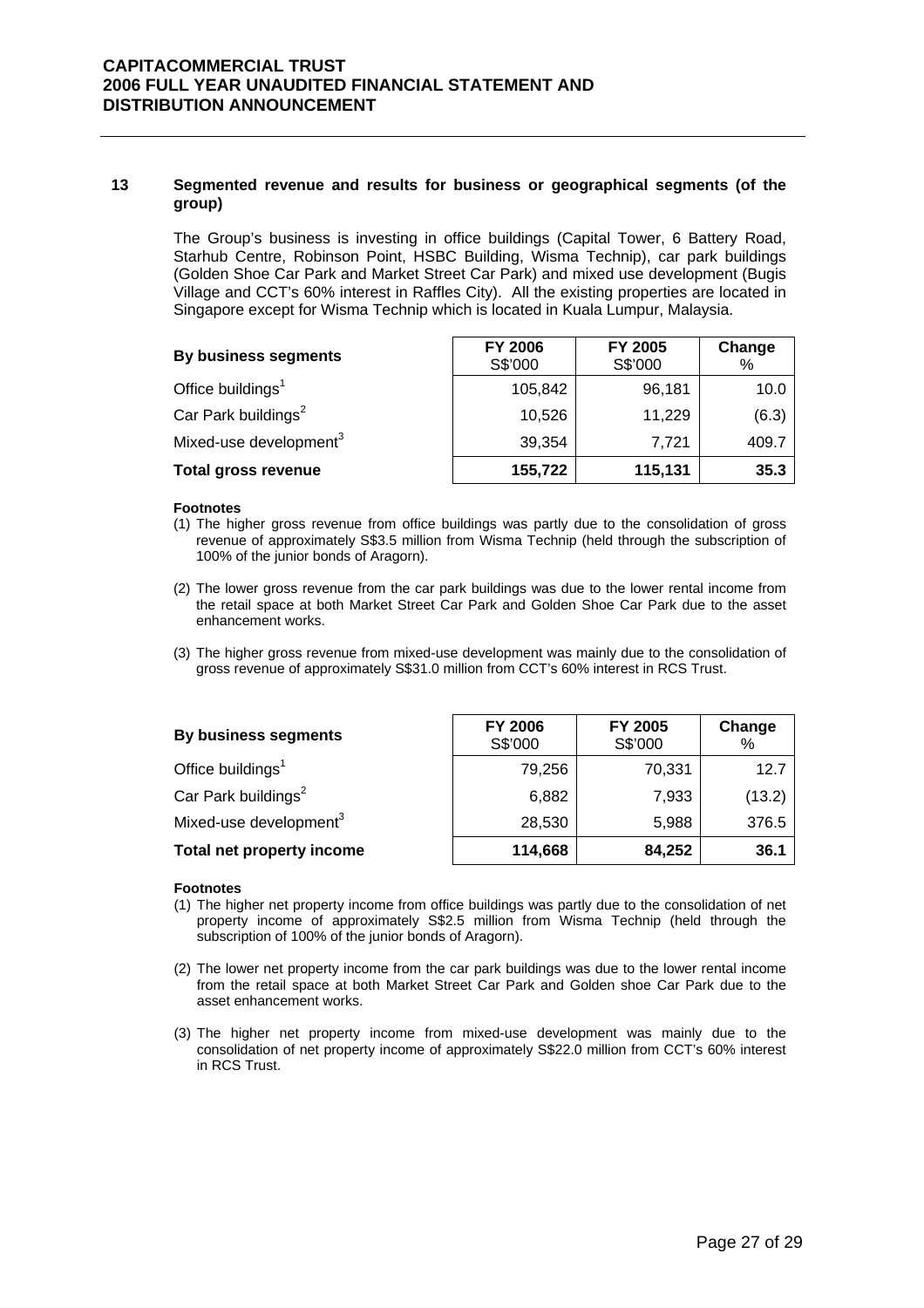| By geographical segments   | <b>FY 2006</b><br>S\$'000 | FY 2005<br>S\$'000 | Change<br>% |
|----------------------------|---------------------------|--------------------|-------------|
| Singapore                  | 152,229                   | 115,131            | 32.2        |
| Malaysia                   | 3,493                     |                    | Nm          |
| <b>Total gross revenue</b> | 155,722                   | 115,131            | 35.3        |
|                            |                           |                    |             |
| By geographical segments   | <b>FY 2006</b><br>S\$'000 | FY 2005<br>S\$'000 | Change<br>% |
| Singapore                  | 112,188                   | 84,252             | 33.2        |
| Malaysia                   | 2,480                     |                    | Nm          |
| Total net property income  | 114,668                   | 84,252             | 36.1        |

#### **14 In the review of performance, the factors leading to any material changes in contributions to turnover and earnings by the business or geographical segments.**

Refer to the review of actual performance on page 21 (paragraph 9).

#### **15 Breakdown of gross revenue and net income**

|                                             | <b>FY 2006</b><br>S\$'000 | FY 2005<br>S\$'000 | Change<br>% |
|---------------------------------------------|---------------------------|--------------------|-------------|
| Gross revenue reported for first half year  | 60,768                    | 56,238             | 8.1         |
| Net income for first half year              | 36,533                    | 29,217             | 25.0        |
| Gross revenue reported for second half year | 94,954                    | 58,893             | 61.2        |
| Net income for second half year             | $33,812^1$                | 32,690             | 3.4         |

#### **Footnote**

(1) The net income for second half year includes the loss from re-measurement of derivatives amounting to approximately \$5.6 million. This loss from re-measurement of derivatives was a non-tax deductible item and added back under net tax adjustment for the determination of the distributable income to unitholders.

#### **16 Breakdown of the total distribution for the financial year ended 31 December 2006**

|                                                   | <b>FY 2006</b><br>S\$'000 | FY 2005<br>S\$'000 |
|---------------------------------------------------|---------------------------|--------------------|
| In respect of the period:                         |                           |                    |
| 1 September 2006 to 31 December 2006 <sup>1</sup> |                           |                    |
| 1 January 2005 to 31 August 2006                  | 41.497                    |                    |
| 1 July 2005 to 31 December 2005                   | 31,997                    |                    |
| 1 January 2005 to 30 June 2005                    | -                         | 27.810             |

#### **Footnote**

(1) Refer to distributions on page 25 (paragraph 11(a))